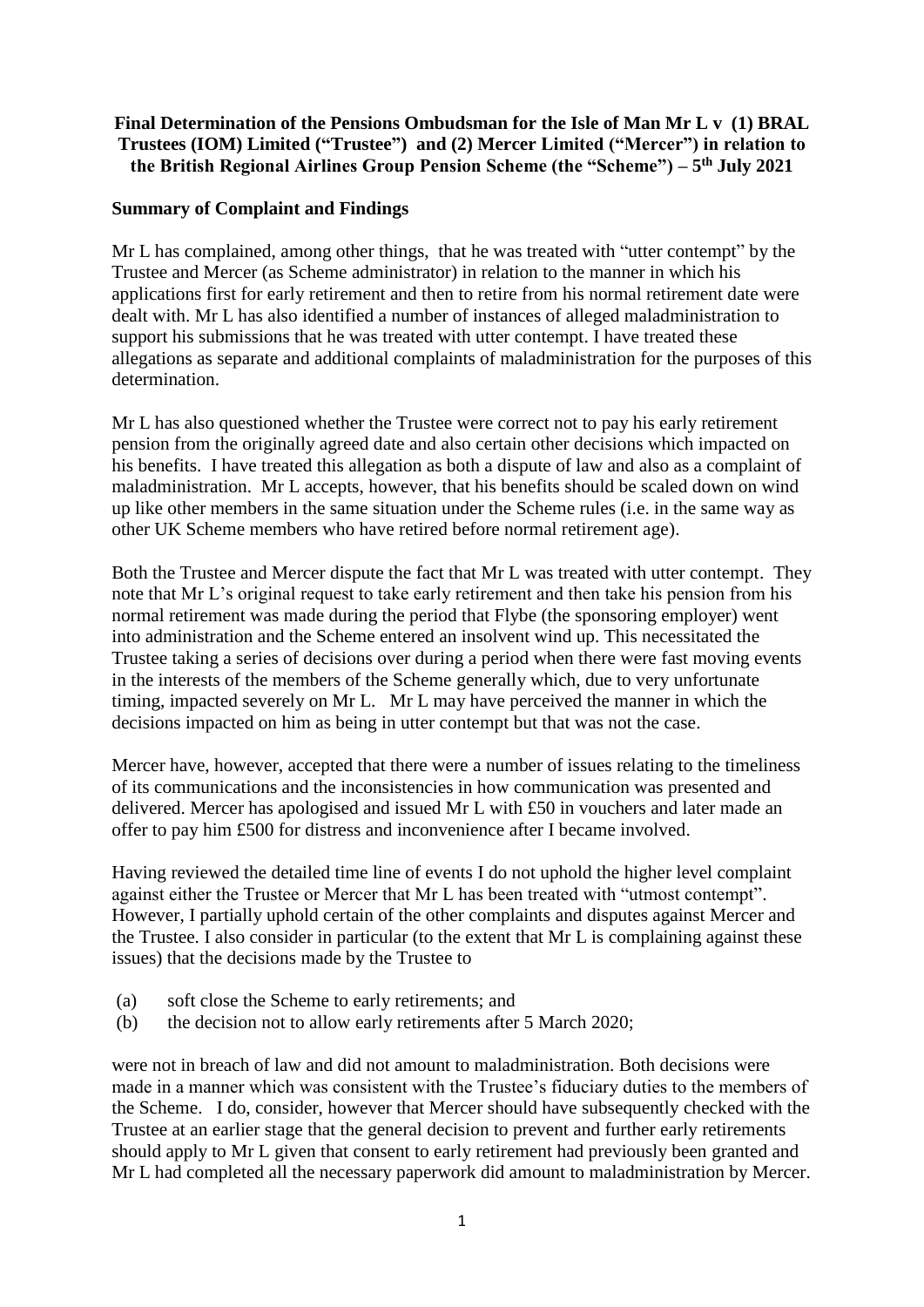If this issue had been raised I am satisfied that specific legal advice on this issue would have been taken earlier and many of the problems which later arose would not have occurred.

Mr L has not complained about the decision to wind up the Scheme and scale down benefits in accordance with the rules. I would, however, like to observe in passing that in my view this decision is entirely consistent with the Trustee's fiduciary duties to protect the interests of the members as a whole.

Despite my finding on the issue of maladministration about the decision to introduce a general ban on further early retirements, I consider that the Trustee did not, as a matter of law, have power to withdraw the consent to Mr L's early retirement from 20 April 2020. The failure to pay the benefit on 20 April amounted to breach of law but, in the circumstances of the decision did not amount to maladministration (not all breaches of law amount to maladministration).

Mr L has however already been compensated for the breach of law following the later decision to reinstate his early retirement pension made by the Trustee on 28 September 2020 other than in relation the payment of interest from the due dates of these payments until the arrears of lump sum and pension were actually paid. I consider interest should be paid by the Trustee to reflect the late payment in breach of the rules.

I find that the manner in which Mercers implemented and communicated certain (but not all of) the decisions made the Trustee (as detailed in this determination) amounted to multiple instances of maladministration and, as a consequence, Mr L has sustained severe nonfinancial injustice (distress and inconvenience) for which an award of £1500 is appropriate.

More generally I do recognise that a number of decisions needed to be made in the interests of the generality of the membership in a fast moving situation and having regard to how these decisions impacted on the different categories of members under the winding up priority order. This would have impacted on normal administrative processes but in my view do not excuse the failings by Mercer.

In relation to the wind up generally and, while recognising that none of these issues are the subject of a complaint by Mr L, I consider (on the information I have which is necessarily limited) that the manner in which the wind up has been dealt with by the Trustee is exemplary and the communication exercise with the membership has been of a high quality. The Trustee with the assistance of Mercer and the Scheme Actuary has I understand managed to obtain two annuity buy-out quotes securing the benefits of Scheme members in a very difficult annuity market. I understand the Trustee is going to be shortly in a position to lock in one of these quotes. In a wind up situation it is generally in the interests of members if there is no alternative sponsor willing to take over responsibility for the Scheme to wind up the Scheme as quickly as reasonably practicable (assuming the membership data is in a sufficiently good state to ensure benefits can be bought out correctly) as this minimises costs and reduces future funding risk which may impact on the percentage of members benefits which can be secured.

In conclusion the impact of all the events on Mr L has been extremely unfortunate in terms of timing but Mr L has not been treated with contempt by either the Trustee and Mercer. However Mr L is entitled to be compensated for the administrative failures by Mercer in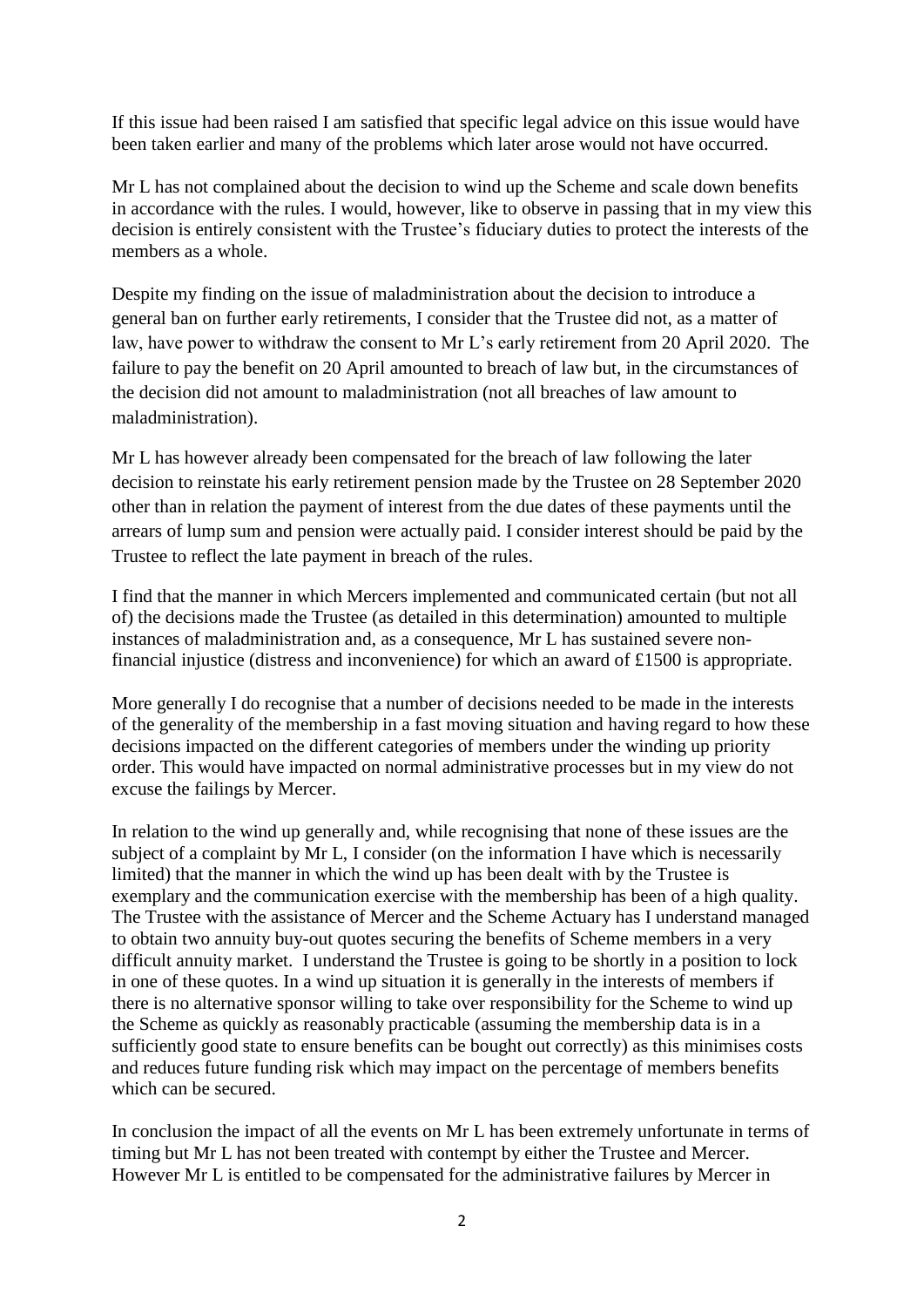implementing the Trustee's decisions in the run up and during the winding up process which has caused him severe inconvenience and distress and also is entitled to be compensated in relation to the delay in paying his early retirement pension and lump sum.

### **The Pensions Ombudsman's powers**

The statutory provisions governing the IoM Pensions Ombudsman's can be found in Part X of the Pension Schemes Act 1993 (as applied to the Isle of Man). These provisions are similar to the equivalent provisions governing the UK Pensions Ombudsman's jurisdiction under Part X of the Pension Schemes Act 1993 in the UK (with minor differences).

The IoM Pensions Ombudsman core jurisdiction (like the UK Ombudsman), is to investigate and determine:

- (1) complaints brought by an actual or potential beneficiary that he or she has sustained injustice as a consequence of maladministration in relation to an act or omission of a person responsible for the management of an occupational or personal pension scheme (Section 146(1)(a) Pension Schemes Act 1993); and
- (2) disputes of fact or law between an actual or potential beneficiary and a person responsible for the management of an occupational or personal pension scheme (section 146(1)(c) Pension Schemes Act 1993).

There is an extensive body of case law relating to the UK Pensions Ombudsman's powers and jurisdiction. The UK case law is not binding on me but, I do have regard to it when determining a complaint or a dispute. If a complaint or dispute was appealed on a point of law to the Isle of Man High Court, to the extent that there is not direct IoM authority on an issue, the High Court can have regard to UK authorities in relation to the UK Ombudsman's jurisdiction as persuasive authority when determining how the IoM Pensions Ombudsman's jurisdiction should be exercised. Generally I will take the same approach as the UK Ombudsman having regard to the same authorities unless there are particular IoM related reasons for taking a different approach or there are differences in the applicable law between the IoM and the UK. All complaints and disputes are however very fact dependent and in relation to the exercise of any discretion I cannot fetter my discretion.

Broadly in relation to the UK Pensions Ombudsman' jurisdiction it has been held that:

- (1) the Pensions Ombudsman must decide complaints that a member has sustained injustice as a consequence of maladministration (comprising an infringement of legal rights) and disputes of law in accordance with established legal principles rather than by reference to what the Pensions Ombudsman considers fair and reasonable<sup>1</sup>; and
- (2) the Pensions Ombudsman has power to direct the payment of reasonable compensation for non-financial injustice (distress and inconvenience) sustained as a consequence of maladministration. Any injustice must be sustained in consequence of maladministration.<sup>2</sup> Recent UK cases (to which I can have regard) indicate that

1

<sup>&</sup>lt;sup>1</sup> See Henderson v Stephenson Harwood [2005] PLR 209 (at 12); Hillsdown Holdings plc v Pensions Ombudsman [1997] 1 All ER 862, 899; Wakelin v Read [2000] PLR 319; Edge v Pensions Ombudsman [1998] Ch 512, 520; and Arjo Wiggins v Ralph [2009] 079 PBLR at paragraphs 13 to 14.

<sup>2</sup> NHS v Business Services v Leeks [2014] 056 PBLR at paragraph 20.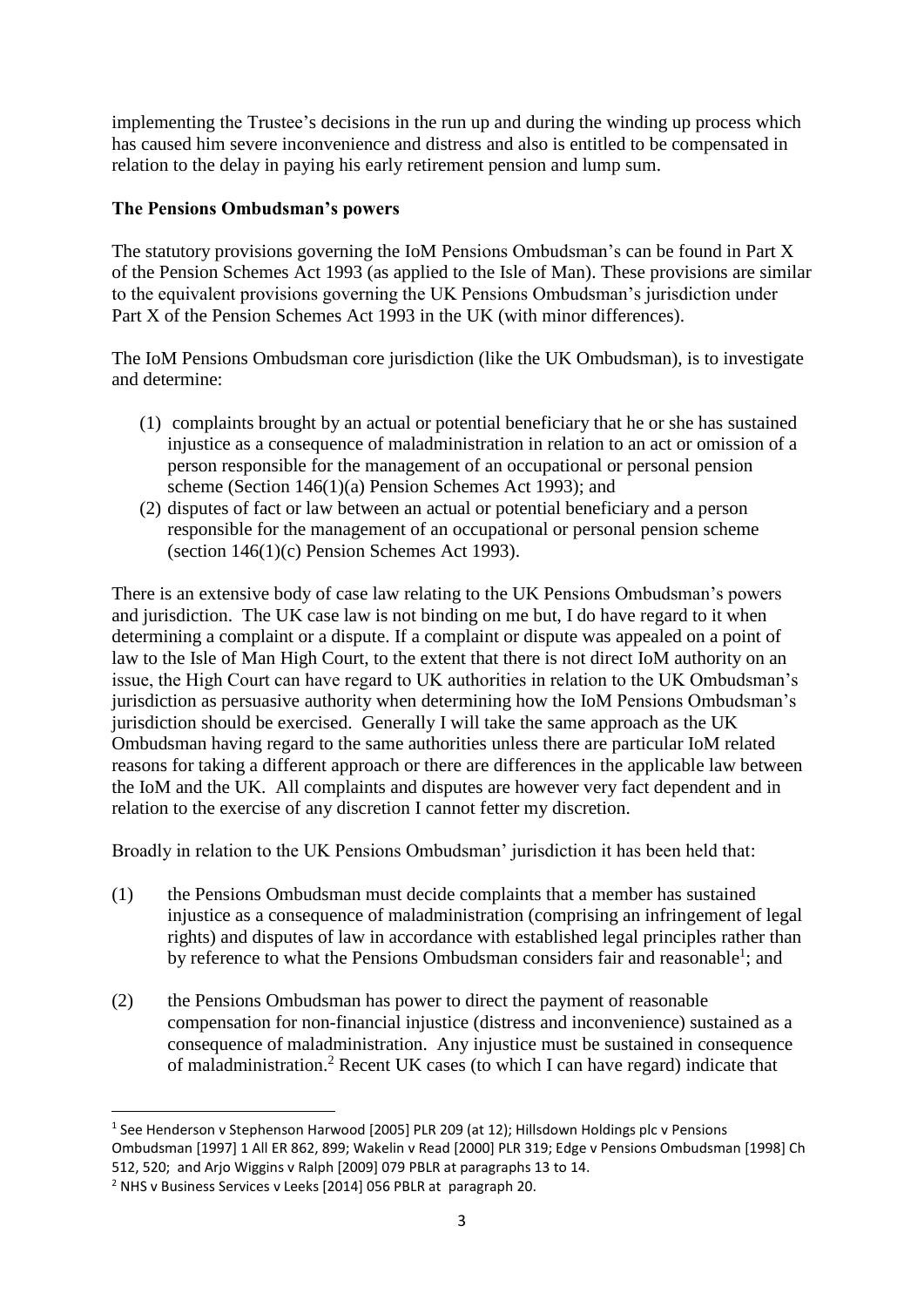higher levels of compensation may now be appropriate than were initially indicated as appropriate by the UK courts).<sup>3</sup>

It follows that the IoM Pensions Ombudsman (like the UK Pensions Ombudsman) is generally (other than in relation to complaints of non-financial injustice arising as a consequence of maladministration) required to determine a complaint in accordance with established legal principles. In the current case, however, I am satisfied that the legal principles applicable to this complaint are the same both under the Isle of Man and the UK despite the fact that the Scheme contains UK and IoM members.

### **The British Regional Airlines Group Pension Scheme (the Scheme)**

Mr L was a member of Scheme during the period of time the events which are the subject of his various complaints occurred. The Scheme is a defined benefit pension scheme set up under trust in the Isle of Man and currently governed by a trust deed and rules dated  $27<sup>th</sup>$ April 2012 (as subsequently amended). The principal employer of the scheme is currently FBE Realisations 2021 Limited (formerly Flybe Limited) (now in administration) and the trustee of Scheme is BRAL Trustee (IOM) Limited (the Trustee).

The Scheme has both Isle of Man members and UK members. The Scheme is are subject to regulation by the Financial Services Authority in the Isle of Man under the Retirement Benefits Schemes Act 2000 (an IoM statute). The Scheme is also subject to regulation by the UK Regulator under the Pensions Act 2004 (a UK statute). The Scheme is a registered pension scheme for UK tax purposes under the Finance Act 2004 in the UK in relation to its UK members and has exempt approved status from the Assessor of Taxes in the IoM in relation to its Isle of Man members. Effectively the scheme has dual registration and dual tax approval. The Scheme, however, is not an eligible scheme for PPF entry purposes in the UK as, I understand, it has its main place of administration in the IoM not the UK.

Whilst Boal & Co (Pensions) Limited is registered as the administrator with the Isle of Man Financial Services Authority it is Mercer who undertake the day to day administration of the Scheme on behalf of the Trustee. I am satisfied that Mercer are an administrator for the purposes of my jurisdiction and I am able to determine complaints of maladministration against Mercer.

The trust deed states that the law governing the Scheme and its administration is Isle of Man law. However, the trust deed is drafted on the basis that in relation to many of the provisions in the trust deed and rules the legislation applicable to IoM members is Isle of Man legislation and the legislation applicable to UK members is UK legislation. However, in contrast to some of the other provisions in the Trust Deed, there is nothing specifically relating to dispute resolution procedures or the Ombudsman in the deed. The interpretation provisions in the Scheme rules states that references to UK legislation are interpreted as including the corresponding IoM legislation in relation to IoM members. The Scheme rules also refer to IoM Members and UK Members.

**.** 

<sup>&</sup>lt;sup>3</sup> Westminster CC v Haywood (No 1) [1998] Ch 377 and City of County of Swansea v Johnson [1998] Ch 189 and Baugniet v Capita Employee Benefits (Teachers' Pensions) [2017] 059 PBLR (019) and Smith v Sheffield Teaching Hospitals [2018] 004 PBLR);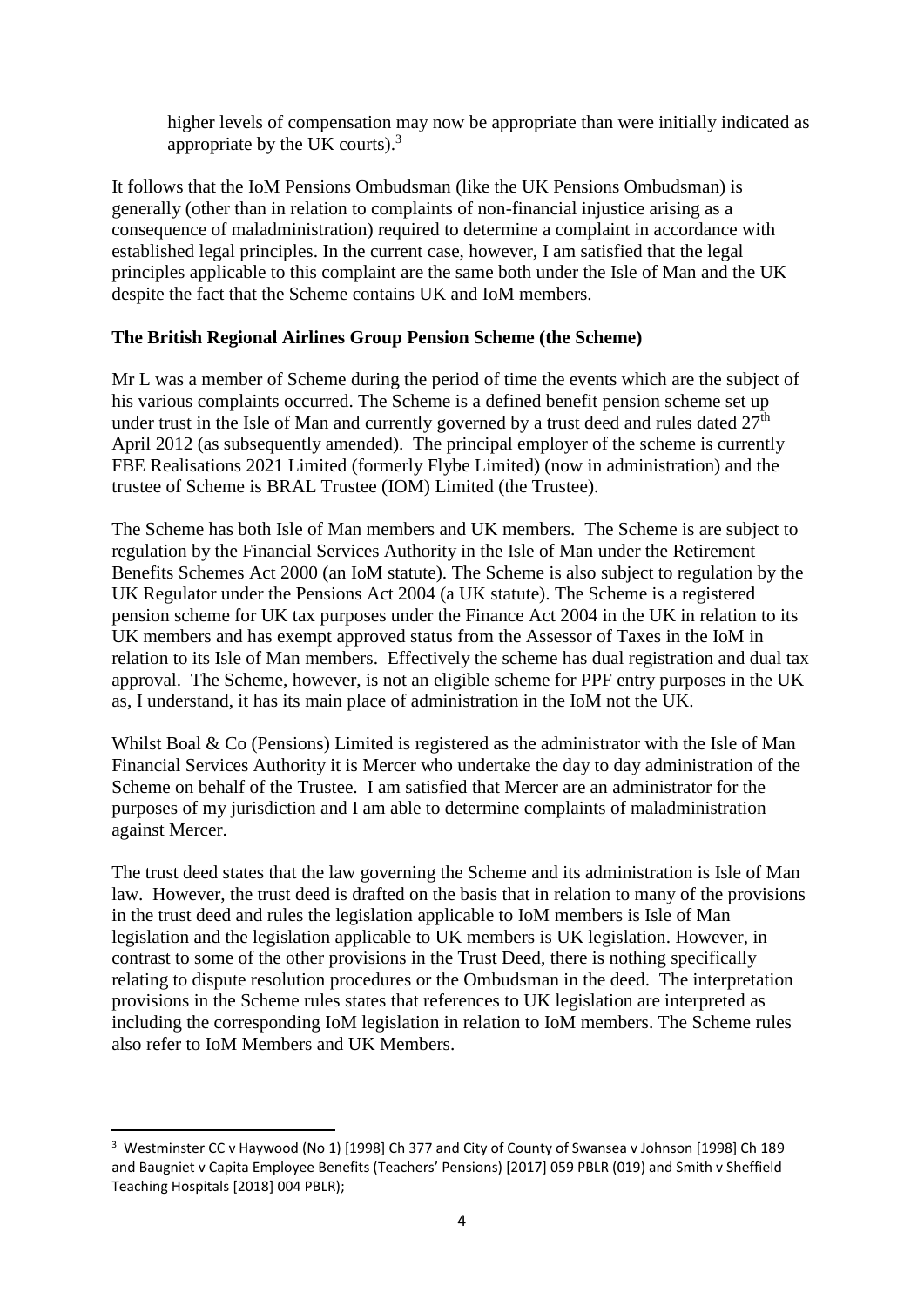This does not mesh together perfectly. The trust deed might have been better drafted if it had provided that the governing law applicable to Isle of Man members is IoM law and the governing law applicable to UK members, such as Mr B, is UK law. There is also nothing in the trust deed stating that UK common law applies to the UK members and IoM common law (which is similar but not always identical) applies to IoM members. There is also no exclusive jurisdiction clause under which the Trustees submit the exclusive jurisdiction of the IoM in relation to IoM members or to the UK Courts in relation to UK members or say that both the IoM and UK Courts have jurisdiction.

However, nothing turns on this issue as I am satisfied in in relation to this complaint/dispute that the law applicable to this complaint in the IoM and the UK is all material purposes the same (other than in relation to the winding up priority order) and I do have jurisdiction as the Scheme falls within the definition of "occupational pension scheme" under section 1 of the Pension Schemes Act 1993 (as applied by Tynwald to the Isle of Man).

### **Background to the complaint**

Mr L's complaints relate to the events surrounding the commencement of his retirement pension under the Scheme in 2020. Mr L was a deferred member of the UK tax approved section of the Scheme approaching his normal retirement age of 60 (his  $60<sup>th</sup>$  birthday was on  $12^{th}$  June 2020.

As I will expand on below, the timing of Mr L's application to take early retirement and then retirement at normal retirement date took place during the period that the sponsoring employer of the Scheme entered into administration and an insolvent winding up commenced. During this period various decisions were taken by the Trustee which potentially impacted on Mr L and had to be implemented by Mercer.

Mr L had previously obtained two retirement quotes. Mr L applied on 7 January (before Flybe entered into administration) to take early retirement with a reduced pension with a start date of 20 April 2020 and take maximum tax free lump sum.

Mr L chased for a response and Mercer confirmed on 14 January 2020 he would receive a response within the next 20 days. Mercer allege that they issued an early retirement quote on  $22<sup>nd</sup>$  January 2020 but this was never received by Mr L.

On 6<sup>th</sup> February 2020 due to concerns about the financial position of Flybe the Trustee directors made a decision to put a "soft hold" on the issue of early retirement quotes and Mercer were instructed to stop issuing early retirement quotes. Under the Scheme rules members have a right to retire at their normal retirement date but early retirement requires Trustee consent. Mercers were instructed by the Trustee however not to proactively announce this and not to say that early retirements were on hold. Mercers were simply instructed to say that early retirement is subject to Trustee consent and the Trustee is currently considering the member's application.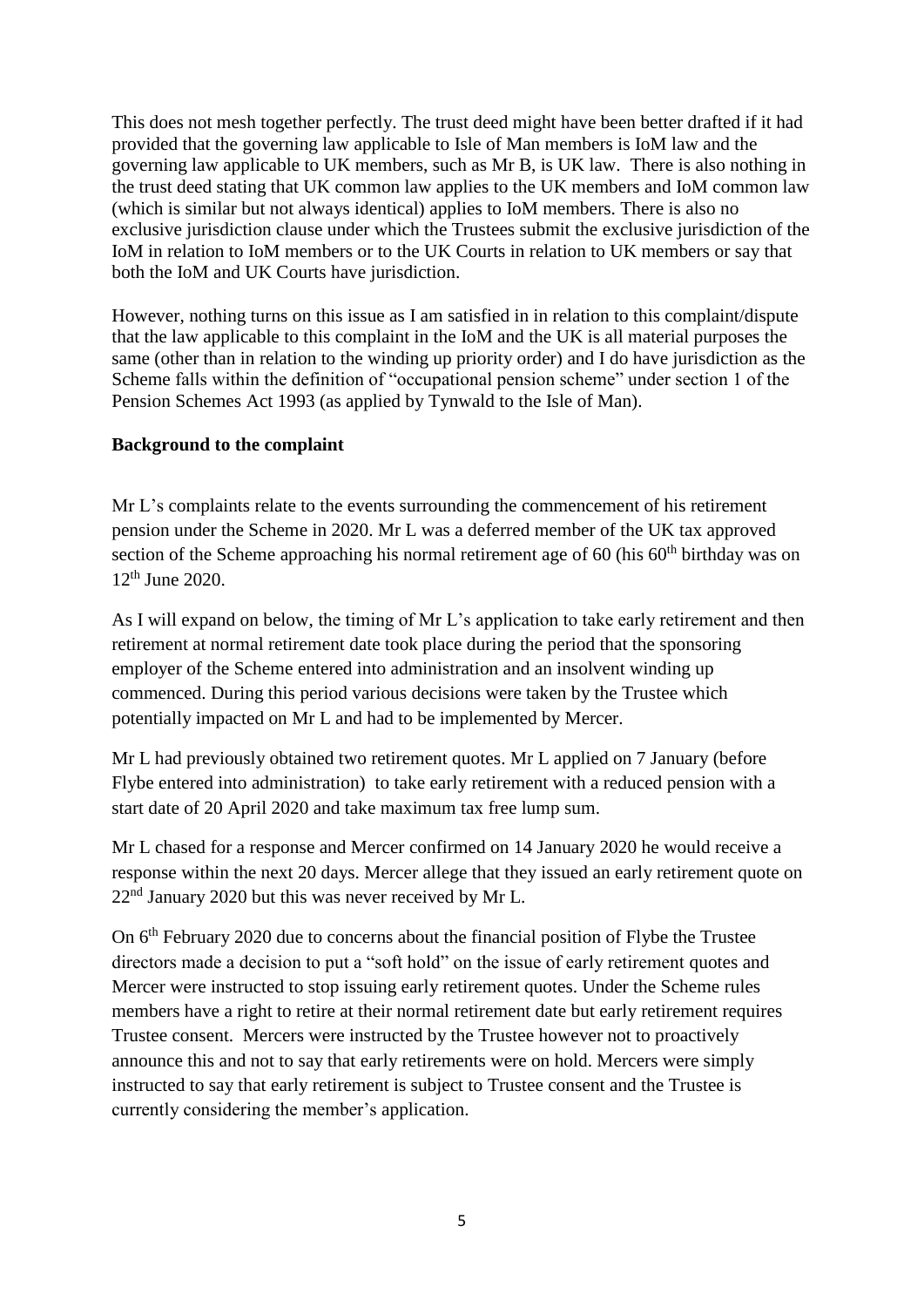Mr L chased Mercer again for a response on 12 February by email and then by phone on 14 February and on 14 February he made a complaint about the delays he was encountering and failures to respond to his enquiries.

On 14 February Mercer approached the Trustee for instructions explaining that Mr L had applied for early retirement on 7 January 2020. After discussing the matter with the actuary the Trustee agreed to Mr L taking early retirement on 18 February 2020. Mercer confirmed to Mr L by email that the Trustee had consented to Mr L taking early retirement and resent him the early retirement quote by email and post.

Mr L completed the early retirement pack and this was logged on Mercers system on 26 February 2020. Mercer confirmed to Mr L on 26 February 2020 that the first pension payment would be made on 1 May 2020 directly into his bank account and this would include a part payment from 20 April to 30 April and the cash sum would be paid into his bank account on 20 April 2020.

On 5 March 2020 Ernst & Young were appointed as administrators to Flybe (the sponsoring employer of the Scheme) at 3 am in the morning and the Trustee issued an announcement advising the members of this and referred them to an earlier announcement about this might affect their pension if the scheme was wound up.

On 5 March 2020 the Trustee had an emergency meeting with their lawyers and actuary to discuss the implications of an insolvent wind up of Flybe. It is understood that in addition to various other matters a decision was taken to formalise the earlier soft decision to cease all future early retirements. This decision was communicated by the Scheme Actuary to the Mercer administration team on  $6<sup>th</sup>$  March 2020. I understand from the Trustee's lawyers that this was a general decision made at short notice during a meeting at which many other issues were discussed and there is no record (or recollection) of discussing individual cases or exceptions including Mr L's case.

A member update was placed on the website and it was confirmed that to save future cost any future wind up progress announcements would be placed on the website unless individual requests were made by email.

On 13 March 2020 members were told that once the Trustee has a clearer understanding of what recovery it can make from Flybe and Connect given the debts owed and the security and guarantees the Trustees hold the Trustee will be able to assess the effect of Flybe's administration on members' benefits. It was confirmed that

"Therefore at this point in time, we can cannot confirm what impact Flybe's administration will have in respect of the benefits you are due under the Scheme other than to confirm it is likely you will not receive your full benefits. However, we will do everything possible to action this as soon as we can, and we appreciate the concern you will be experiencing.."

It was confirmed, as explained in previous communication, that the Scheme was not covered by the PPF.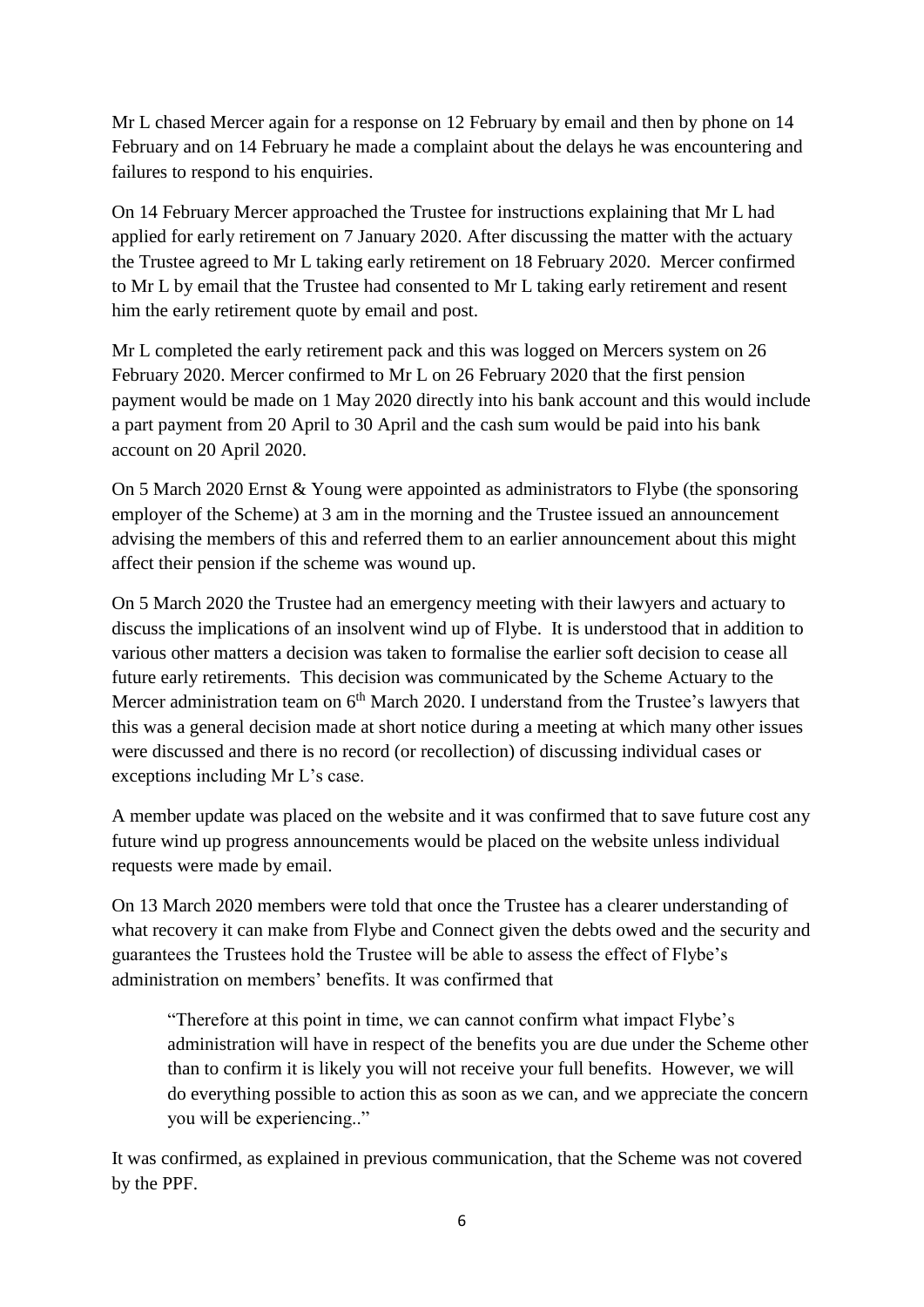On 23 March the first Covid lockdown commenced in the UK which may have impacted on Mercer's ability to deal with administrative enquiries from their UK offices.

On 1 April 2020 Mercers wrote to Mr L referring to his early retirement request and stating that Mercer have been advised by the Trustee that they were unable to approve the request at the current time. Mr L alleges that he did not receive this letter until 9 April giving him only 11 days' notice of the withdrawal of this option from the original early retirement date of 20 April.

Mr L then contacted Mercer to confirm that his pension would still come into payment on his  $60<sup>th</sup>$  birthday and whether he needed to go through the whole process of applying again. Mercers allegedly said that they would arrange for someone to call him Mr L asked them to contact him by email if they could not get hold of him on the phone.

Mercers did not contact Mr L and on 22 April 2020 he complained about the delays.

On 1 May the Trustee decided to wind up the Scheme and a winding up announcement was issued explaining in broad terms the impact of wind up on benefits.

On 1 May Mercer responded to Mr L giving him a winding up quotation and confirming that he would be able to retire at 60 and were in the process of preparing a new benefit statement but stating he would need to complete a new decision and lifetime allowance form. Mercer's apologies for the disruption the decision to withdraw the early retirement option and offered him a voucher for £50 for distress and inconvenience.

On 3 May Mr L was sent a new retirement application pack on the basis he would be retiring on his 60<sup>th</sup> birthday. The completed form was emailed to Mercer and sent to post on 4 May and logged on the system and Mercer confirmed that they could accept the scanned copy.

Because of the decision to wind up the Scheme, Mercer needed to refer the decision on how to calculate the retirement benefits to the actuarial team for advice (i.e. how much the quote should be scaled down to reflect the underfunding and Mr L's status as a member of the UK tax approved section).

On 22 May following the decision to trigger the commencement of the winding up various wind up announcements were issued to various categories of members specifying the reduction which would be applied to their pension or pension benefits to reflect the degree of underfunding of the Scheme and the share of the assets of the Scheme which were estimated to be available for the different categories of members depending on their status in the wind up priority order and whether they were in the UK and IoM sections.

The letter sent to Mr L would have included the following wording:

### **Reduction in level of scheme benefits**

The value of the assets which will ultimately be available to secure benefits is currently uncertain. This will depend on a number of factors beyond the Trustee's control. These include fluctuations in the market value of the Scheme's investments,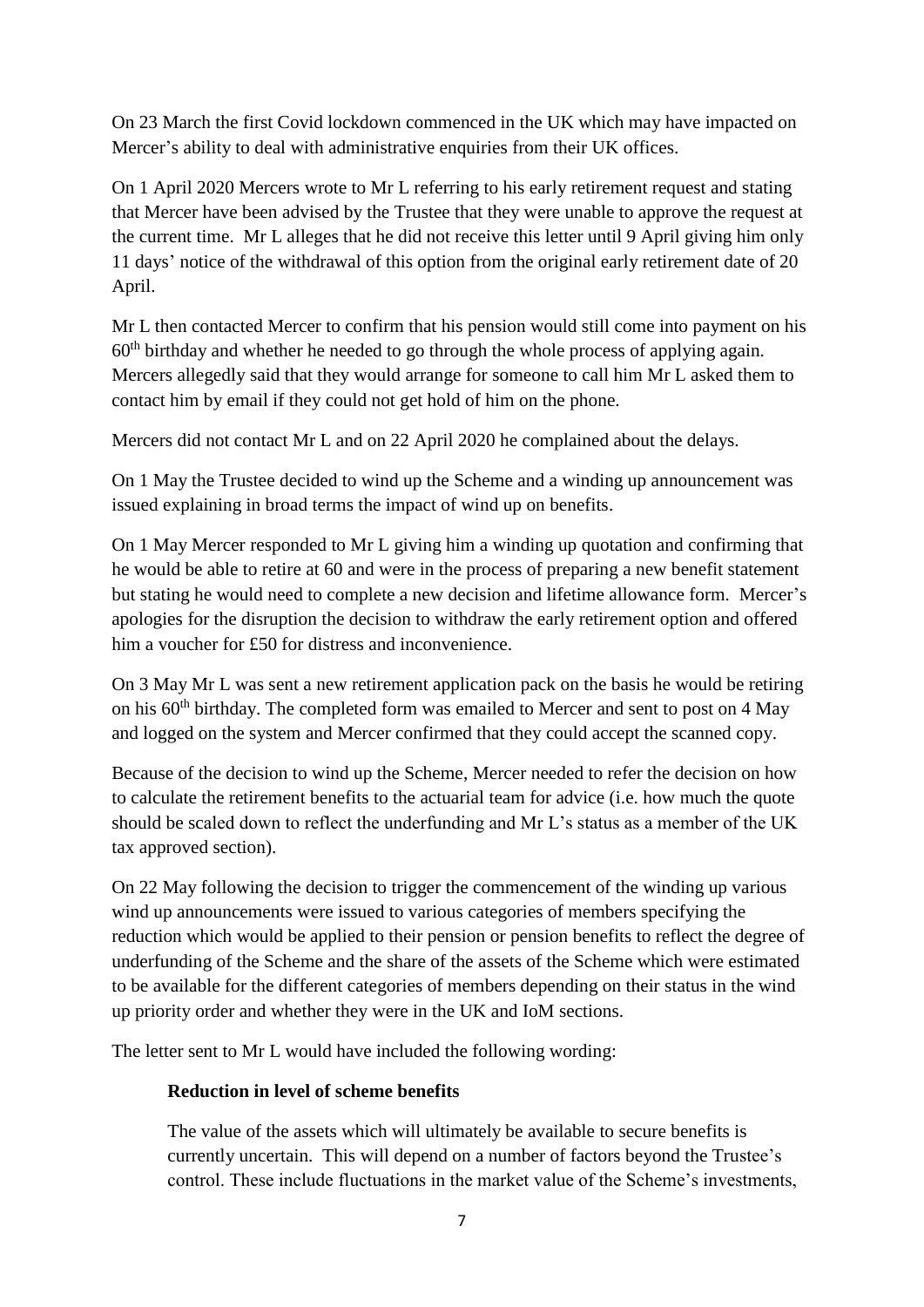the value of any assets recovered by the Trustee from Flybe and/or Connect , as well as the cost to the Scheme of securing your benefits with a third party.

As there is insufficient money to secure full benefits, legislation requires the Trustee to apply the assets in a particular "priority order" to the various categories of benefits. The Trustee has no discretion as to the level of benefits which will be paid at the end of the process.

Different priority orders apply to those members who earned their benefits whilst tax resident in the UK (UK Member). The Trustee's current understanding of the relevant legislation is that the assets held by the Scheme would be split between those two groups of members and then used to provide benefits separately for each group in line with their respective statutory priority orders. Where a member earned benefits in both locations at different times, the member's benefits will be split into the two elements and each will be treated separately for the purposes of the allocation calculations.

As part of securing your benefits, the Trustee will also review the Scheme's records to ensure that the benefits payable to you accurately reflect your legal retirement.

The Trustee believes that your deferred benefits were earned whilst you were receiving tax relief in the UK. If you believe this is incorrect and you have earned whilst you were receiving tax relief in the UK. If you believe this is incorrect and you have evidence to support this, please contact [bralgroup.admin@mercer.com.](mailto:bralgroup.admin@mercer.com)

#### **Reduction in level of your benefits**

Unfortunately, there will be insufficient assets to secure the Scheme's liabilities in full. Therefore the Trustee is very likely to have to reduce the benefits you will receive upon retirement and may, subject to the advice that is being worked through, remove or reduce some or all of the future pension increases due in respect of your pension. It is not clear at this stage what the ultimate reduction in your benefits will be (including level of increases). Towards the end of the wind up, which could take many months to complete, you will receive a statement confirming the final benefits that been secured for you.

#### **Drawing your pension**

Any member wishing to draw their pension is able to do so at their Normal Retirement Date, unfortunately these are likely to be subject to the reductions mentioned above. Once the benefits of the Scheme have been secured, it is likely that early retirement will also be available.

During the period from 28 May to  $9<sup>th</sup>$  June it would appear that urgent legal advice was taken about how to treat certain specific members, including Mr L, in the light of the decision to wind up the scheme. It was concluded by the Scheme Actuary on 29 May that it would be necessary to write to Mr L and enclose a wind up notice and explain that because of the wind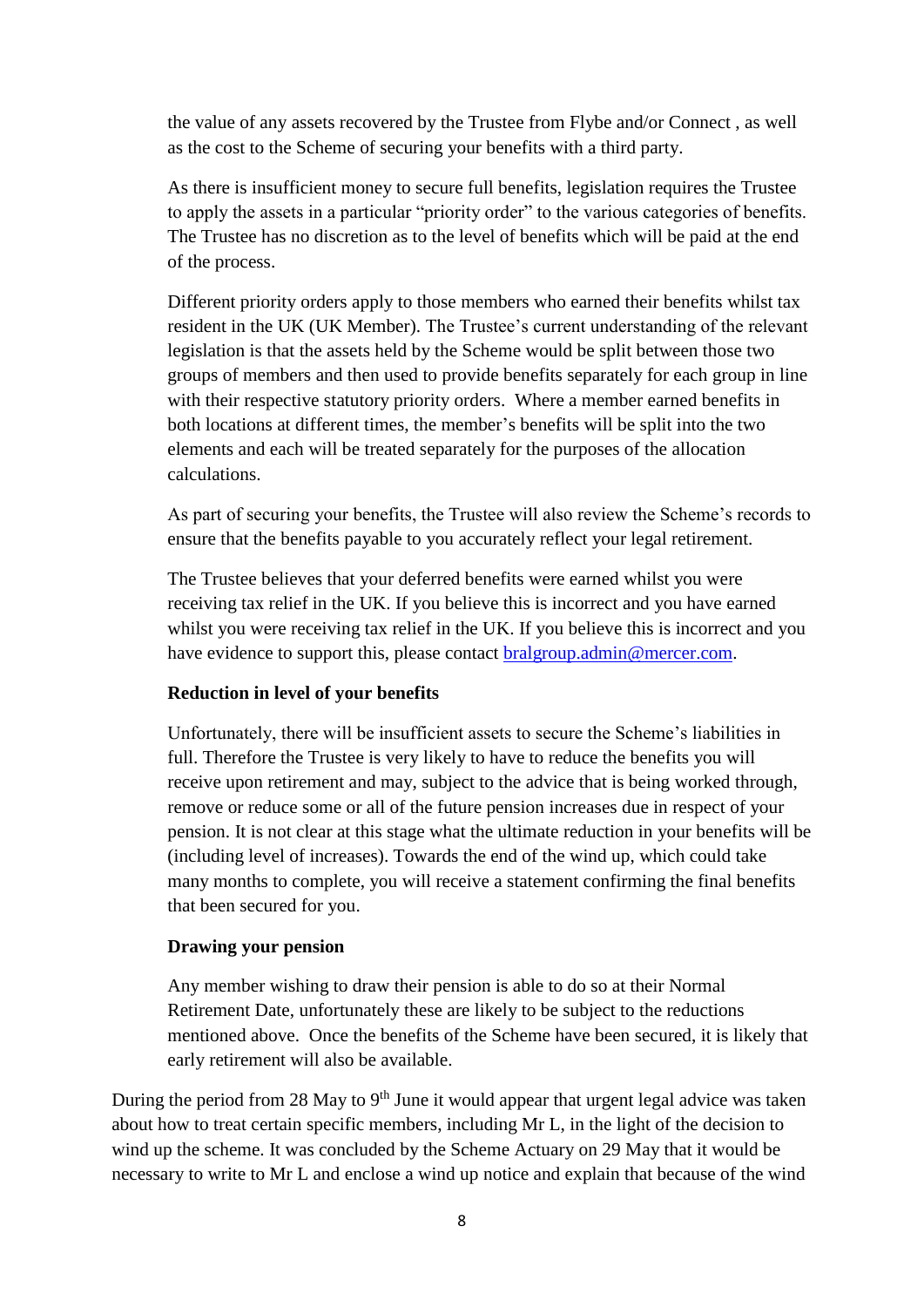up his benefits will need to reduce from what was quoted. The benefits needed then to be set at 58% of the full benefits. A new benefits statement was prepared by Mercer by 1 June. The Scheme actuary advised on 2 June that Mr L should be given the option to reconsider the level of tax free cash and pension. It was recognised this would delay his pension but the Scheme Actuary considered it was not fair to assume the member would make the same decision on tax free cash. This necessitated producing a new letter and benefit statement to be sent to Mr L.

On  $9<sup>th</sup>$  June a new benefit quote was sent to Mr L by post by letter which Mr L alleges was not received. Mr L had previously asked Mercer to ensure correspondence was by email but Mercers did not do this. Mercer also did not appear to have sought to contact Mr L by phone before his  $60<sup>th</sup>$  birthday, Given that there were only 3 days before his retirement date when Mercer had previously confirmed he would receive the tax free cash I find this surprising.

On 12 June (Mr L's  $60<sup>th</sup>$  birthday) given the previous correspondence Mr L states he was expecting to receive his lump sum. Mr L has advised me that he spent most of the afternoon of his 60<sup>th</sup> birthday trying to establish what had happened and he was informed that Mercer had written to him on 9<sup>th</sup> June informing him that the pension must be reduced because the Trustee had made a decision to commence a winding up of BRAL Mercers said they had not been able to prepare a benefit statement as the individual dealing with it had been "tooing and froing" over the last few days trying to get him on. Mr L has said in his submissions that he reminded Mercer that it had been agreed all correspondence should be by email but Mercer were reluctant to do so.

Following the calls Mercer emailed the retirement quote on 12 June (password protected) Mercer apologised for not sending it before by email and said their records had been amended so that all future correspondence should be by email. Mercer notified Mr L of the independent dispute resolution process (IDRP) option to make a complaint.

On 19<sup>th</sup> June the hard copy retirement quote sent in the post arrived.

Mr L then made an IDRP complaint stating, among other things, that he had been treated with utter contempt by the Trustee and Mercer as administrators.

The Trustee then. I understand, took legal advice on the complaint. On 28 September the Trustee considered the complaint and on the basis of the legal advice received confirmed to Mercer that the full lump sum and residual pension should be reinstated from an early retirement due date of 20 April and then subsequently reduced in payment from 1 August 2020.

The 30 September IDRP decision letter to Mr L stated

"I have read your submission and the accompanying correspondence and I have sympathy for your position. However, your statement that "I have been treated with utter contempt by you and the administrators. You have constructed delays to avoid paying my full pension on the due dates" is not accepted. This is the first contact the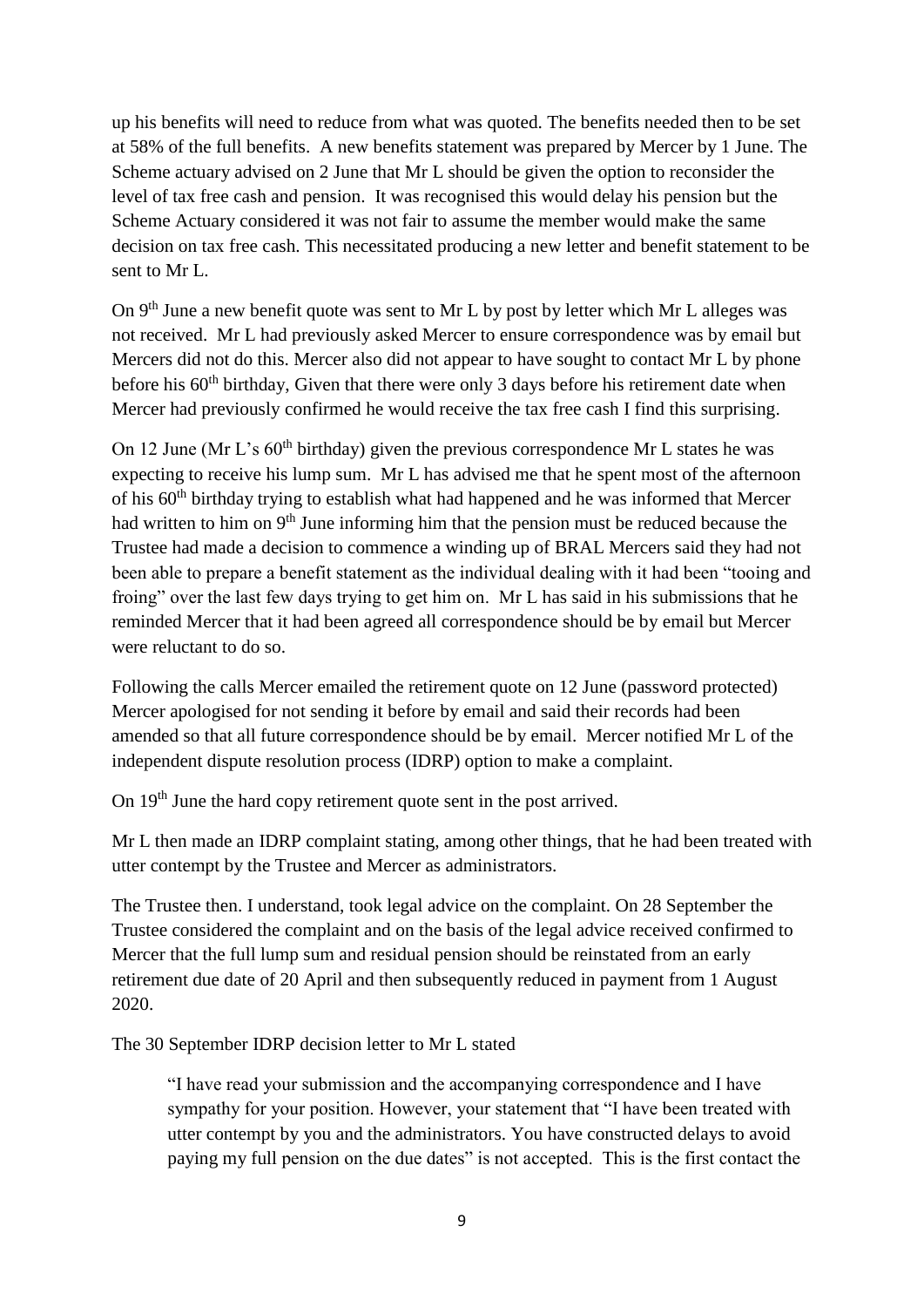Trustee has had with you so it is difficult to see how the Trustee could reasonably have treated you with the contempt you suggest.

Nevertheless, I have revisited the unique circumstances surrounding your request for early retirement and associated timelines. Based on the facts presented, I have recommended that the Trustee reinstate your early retirement benefits with effect from 20 April, thereby entitling you to:

A lump sum that is not affected by the necessary reductions that were applied to pensions as a result of the Scheme's subsequent winding up as from 1 May 2020; and

Your pension will be backdated to come into payment from 20 April 2020

Details of the additional lump sum and revised pensions from that date will be provided shortly by Mercers. (Please note that although your lump sum will be paid by reference to your unreduced pension, the pension payments you receive will necessarily reflect the level of reduction applicable to you given the Scheme's winding up (albeit the pension that would have been payable to you prior to the reduction being applied will be without reduction) The Trustee will ask Mercer to provide you with detail as to how your backdated pension payments are calculated so you can verify the level of pension being paid before and after the reduction has been applied.

Mr L did not hear anything from Mercer and chased for the additional lump sum promised on 21 October by contacting the Trustee Chair.

The Trustee Chair confirmed that Mercer had been instructed to make the extra payment in September. The instruction was given on 28 September and had asked Mercer to confirm when it would be paid and apologised for the delay.

The pension does not however appear to have been reinstated until 6 November following further emails from Mr L to the Trustee Chair and the Trustee Chair chasing again although Mercer confirmed to the Trustee Chair that the payment had been processed the week before.

Mercer committed to the Trustee Chair to call Mr L but did not do so at the time.

The lump sum was paid into Mr L's bank account on  $6<sup>th</sup>$  November but Mr L was not told until 12 November.

In the meantime the Trustee Chair had emailed Mr L on 8 November to check whether Mercer had made contact with Mr L. Mr L confirmed they had not and asks again for Mercer to communicate by email as previously agreed.

On 11<sup>th</sup> November Mr L emailed the Trustee Chair to say he had not been contacted by Mercer. On 12 November Mercer then contact Mr L with a copy of the revised settlement documents.

# **Mr L's Stage 2 – IDRP Complaint**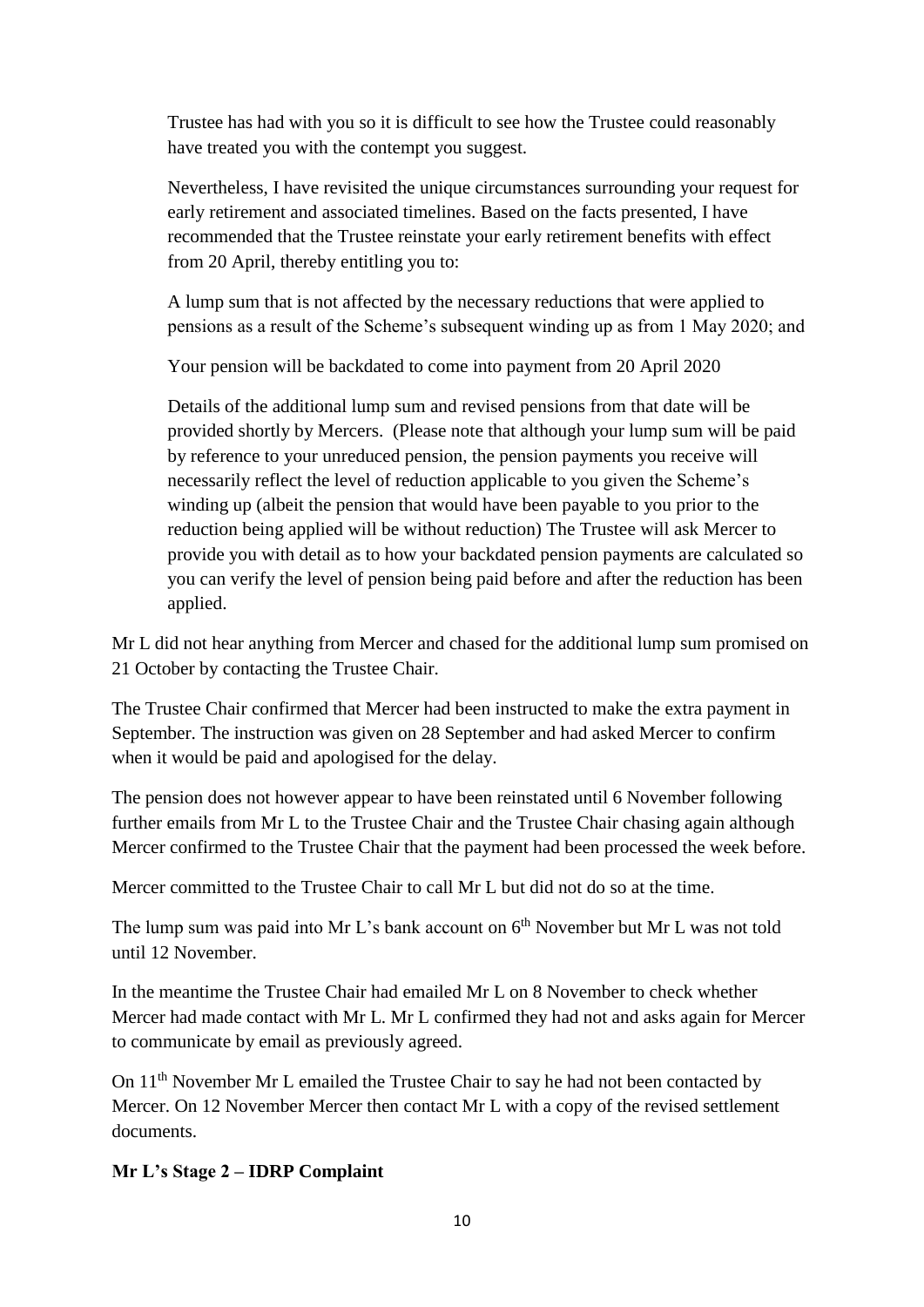On 18th November 2020 Mr L emailed the Trustee Chair to say he did not accept the IDRP response that he had not been treated with contempt. The email states

"In your letter of 30 September 2020 you asked that subject to receiving information from Mercer I could respond with my satisfaction of the outcome of my complaint.

Contempt

– the feeling that a person or a thing is worthless or beneath consideration

– disregard for something that should be considered

I do not accept your finding that you do not accept that I was treated with utter contempt.

It occurred on 3 occasions.

- I had just 11 days notice that the Trustees were not allowing my early retirement on 20th April 2020 even though it had been previously agreed.
- I had no notice whatsoever that the Trustees were not allowing my normal retirement on  $12<sup>th</sup>$  June 2020 even though it had previously been agreed.
- I had no information from the Trustees in advance of  $12<sup>th</sup>$  June that my pension was being reduced, It was not until 17:52 on my  $60<sup>th</sup>$  birthday that I had a copy of the reduced terms

I would invite you to consider how you would feel if you had been treated in this way"

### Mr L also emailed Mercer as follows:

"During the course of the correspondence I had with Mercer leading up to my retirement, I made two formal complaints. On both occasions you accepted you were not keeping me informed. You did not manage my expectations pro-actively, you were causing disruption  $\&$  you assured me that senior management were aware of my case and actions had been fed back to ensure that it does not happen again.

I had a letter from the Trustees on 30 September informing me that my pension would be backdated so as to come into payment from  $20<sup>th</sup>$  April 2020 & that details would be provided by Mercer shortly.

After 3 weeks of waiting with no details from you I had to get in touch with the Trustees again.

On 6th November [a member of the Mercer admin team] sent an email to The Trustee Chair where she stated

"*It was processed last week & Mr L should have received notification. I will call Mr L today to confirm*."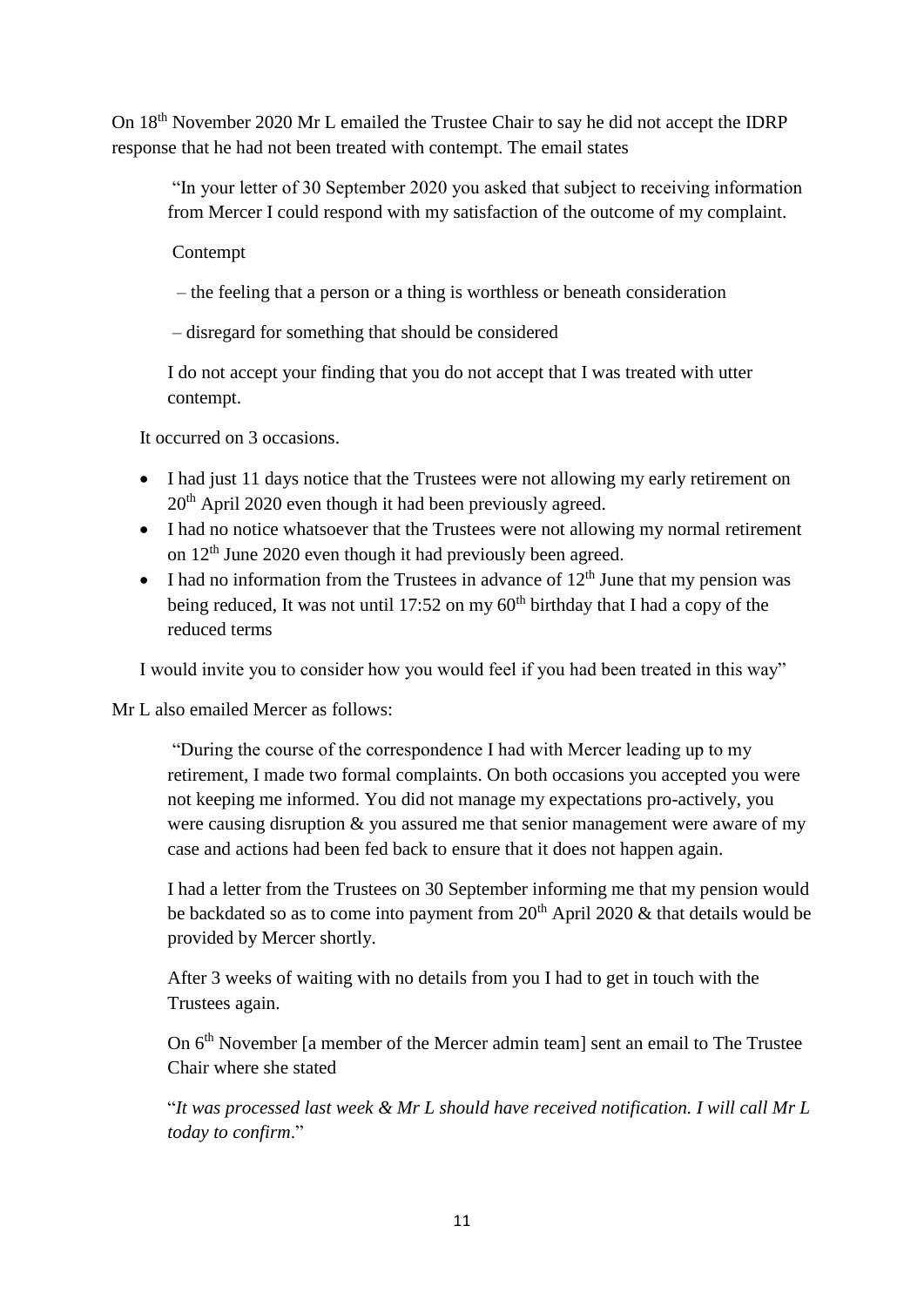I asked for a copy of the email you would have sent me for notification and there wasn't one.

You should not be calling me. I asked for & you agreed that ALL communication with me should be via email.

You made a payment into may account on 6 November but I didn't get notification of this until your emailed letter of  $12<sup>th</sup>$  November.

After the way you treated me in the run up to my retirement  $\&$  especially on my 60<sup>th</sup> birthday (12 June 2020) where my pension payment was not paid, as agreed, I made a detailed formal complaint to the UK Ombudsman. They agreed to take up my case & after a call with them today they have asked me to update my case file with the latest letters and emails.

Payment of the balance of my lump sum and the promise to pay my pension arrears on 1 December will put me in a position I should have been from 20 April 2020. It does not compensate me for the personal and financial loss suffered."

Mr L also provided a timeline in which he noted:

- (1) He had applied to retire on 7 January 2020 on 20 April (53 days' notice);
- (2) He had received a retirement benefit statement which was returned and confirmation was received the cash sum would be paid into his bank account on 20 April and pension payments would commence on 1 May;
- (3) On  $9<sup>th</sup>$  April he received a letter from the administrator giving just 11 days notice the payments would not be made;
- (4) He applied again to take his pension at normal retirement date on 12 June 2020. This was returned and confirmation was received that the administrator would ensure funds would be available to pay the pension on 12 June. Mr L was informed by the administrator [after he called to find out why the lump sum had not arrived on 12 June] that a statement was in the post. This arrived on 19<sup>th</sup> June.
- (5) It did not become apparent until the 12 June that the lump sum would not be paid when he was informed that a decision had been made not to pay the pension
- (6) Mr L noted the reduction to his pension and asked the Trustee to reconsider the decision and also advised them he had contacted the Pensions Ombudsman.

### **Trustees and Mercer response to IDRP 2 complaint**

The Trustee asked the Scheme Actuary at Mercer to comment on Mr L's complaint which Mercer did in a letter which was sent with the intention this should be shared with Mr L. The letter stated

"This letter is addressed to the Trustee in response to Mr L's letter of 18 November 2020.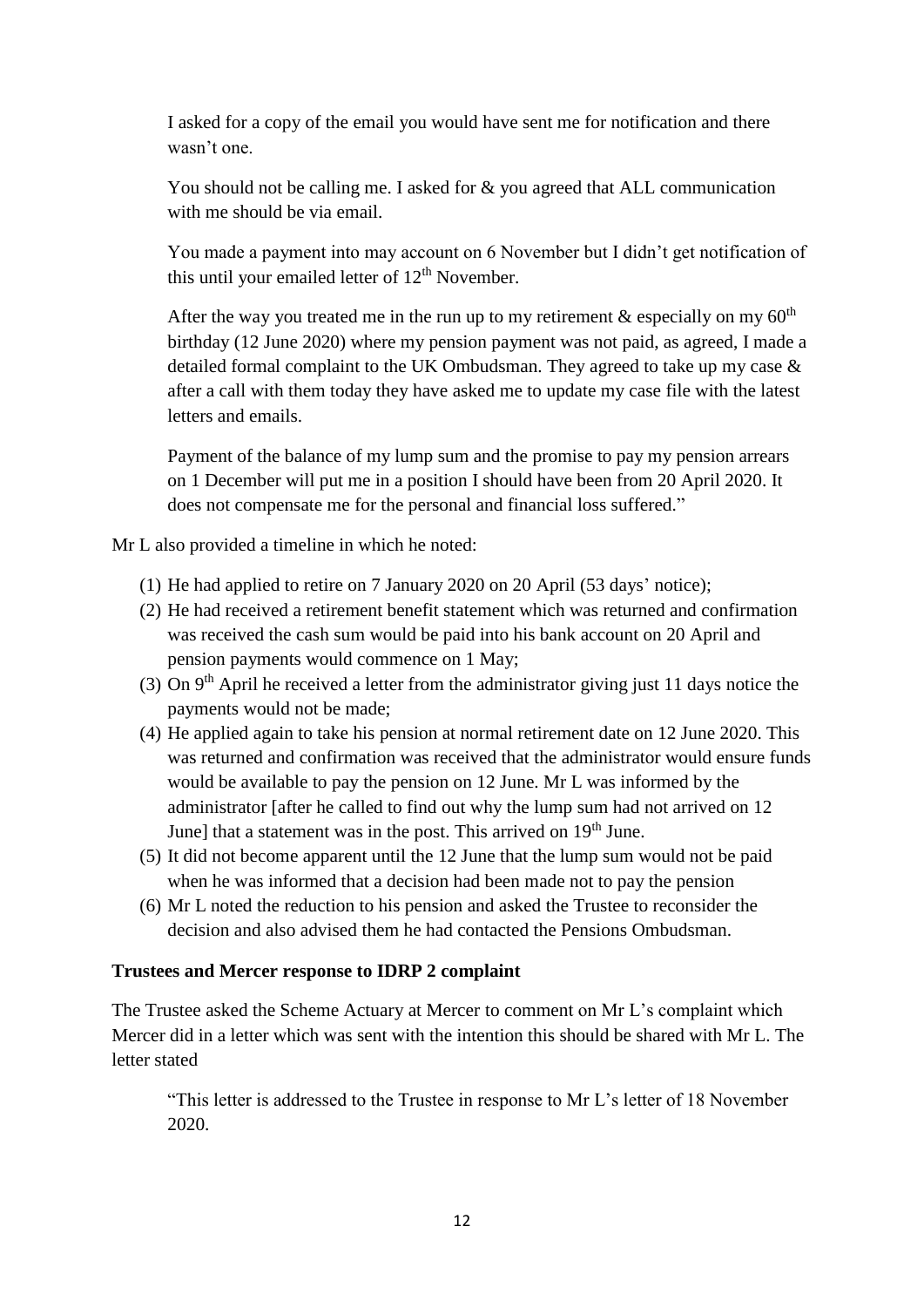In that letter Mr L noted that the Trustee did not accept that he had not been treated with contempt when his retirement benefits were put into payment earlier in the year. Mercer acts as administrator of the Scheme and I would like to reassure Mr L that the Trustee and Mercer did not take actions that we did out of contempt for him, and as you know we have been working closely with the Trustee with regard to the unfortunate situation that Mr L and other Scheme members find themselves in.

Determining any member's entitlement on the wind up of a pension scheme will depend in detail on the exact circumstances on the member and the scheme and it is something that can be changed by developing events. What the Trustee expects to be the appropriate benefit to pay to a member can change day by day as new information emerges or events happen, for example in this case, the administration of Flybe. The Trustees had to make a number of decisions in the first 6 months of the year given the events and the fast changing situation. These decisions were the main driver for the short notice given to Mr L in a number of instances and which he identified to be "contempt".

During January and February the Trustee was very mindful that Flybe's position was changing rapidly and that there was an increasing possibility that the scheme would be wound up with little or no further cash being obtained from the employer. In those circumstances the trustees must act to ensure that no member receives more assets than their "share" of the available assets in case the Employer was no longer available to sponsor the Scheme. When in fact this event occurred in early March, it became even more critical to ensure that no benefits were paid out which a member would not be expected to be entitled once the wind up was complete.

Unfortunately it was during this period of time that Mr L was seeking to retire from the fund and it was therefore difficult for the Trustee as the decision maker and Mercer as administrators to make the appropriate decisions and to communicate those decisions to Mr L in a timely way, We understand that this could have come across to Mr L as lack of care for him as an individual and his situation.

However, the trustee came to the decision in the context of a situation that developed quickly during that period, resulting in the need to change the previously issued decisions and potentially going back against quotations issued in good faith, when they were no longer appropriate. There have been many other quotations and illustrations of benefits that have been issued over the last few years.

That are no longer valid and will unfortunately not be fulfilled.

Following Mr L's formal complaint and with the additional time available to consider Mr L's situation again the Trustee determined that his situation was unique and it was appropriate to honour the original decision. They reached the final decision after taking legal advice and after considering the impact on other members of the Scheme. The care that was taken to ensure that a fair decision was reached that balanced his interests with those of the other members of the Scheme again evidences that there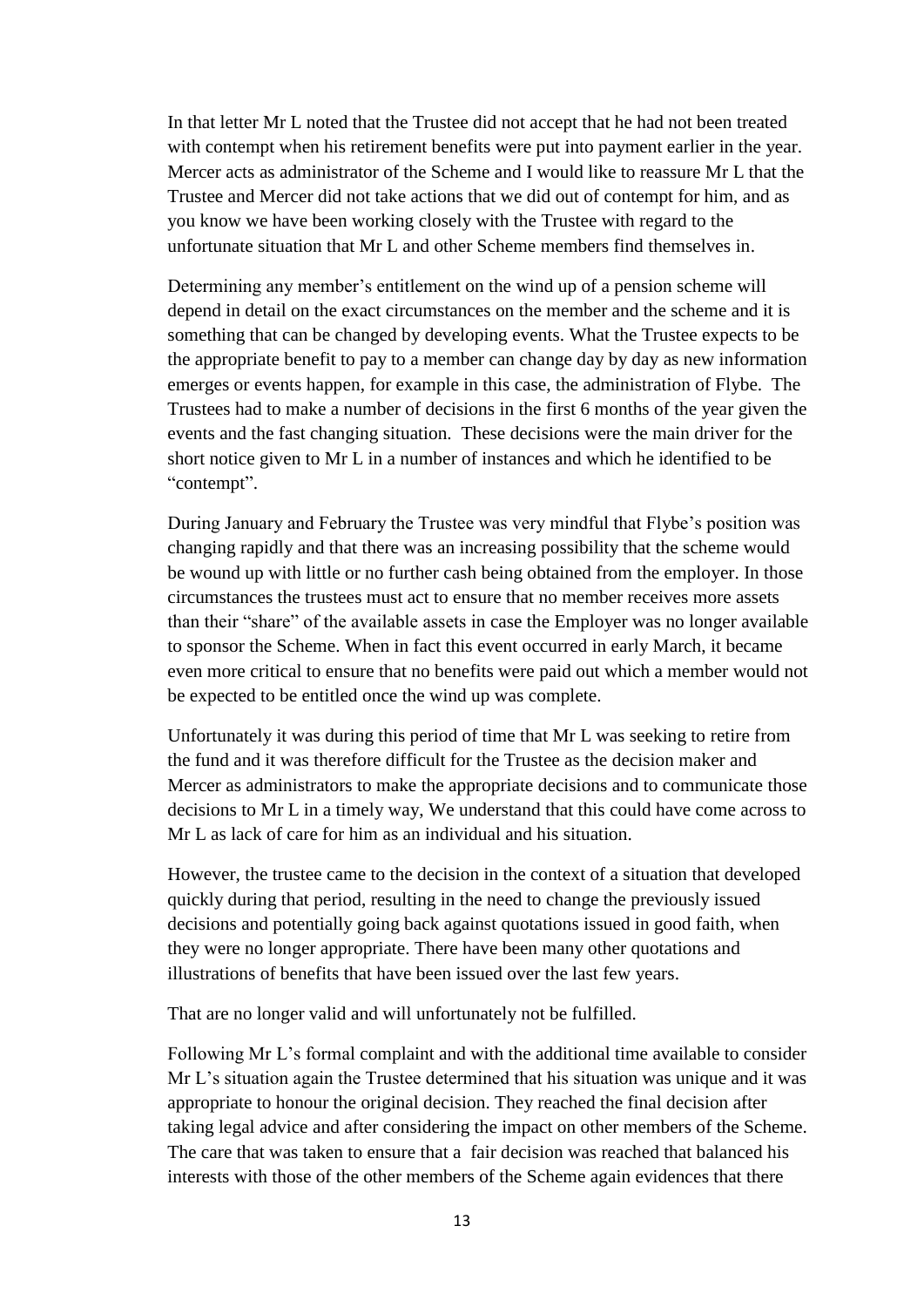was no contempt simply an obligation to act fairly in the interests of all the members of the scheme in a difficult time.

I hope this letter goes to reassure Mr L that his situation was considered with great care."

The Trustee Chair then formally responded to the IDRP complaint attaching the letter from the Scheme Actuary as follows:

"Thank you for your letter of 18 November which was considered by the Board at their December meeting.

We are obviously very disappointed that you feel that you were treated with "utter contempt" by the Trustee and its advisers. Our Scheme Actuary is [ ] at Mercer and they deal with all the Scheme Administration, we asked him to comment on the points you have raised.

His reply to me dated 22 December is attached. And I have nothing further to add other to reassure you that in line with the Scheme Actuary's email that a key principle for us as the Board of the Trustee is to ensure that members are treated equitably in accordance with the law. All members both existing pensioners and deferred members, have been adversely affected by the demise of Flybe. Just at the time of your retirement we had to make difficult decisions and communicate them to Mercer, and then onto the membership, Unfortunately, this appeared to you to be specific to your situation but this was not the case. We apologise if this came across to you as contempt for your situation (and we do appreciate that this was a stressful time for you given the circumstances). However, we are satisfied that we acted to satisfy our legal requirement to treat all members fairly and it was simply the case that your timetable was such that you were directly affected at every stage of the process.

This was unfortunate but unavoidable in the circumstances.

I hope the time take to further explain our position, and the fact that we have taken into account your specific circumstances in revisiting your tax free sum, provides reassurance that we treat member's concerns seriously and that where there is merit in a particular case will respond accordingly.

Finally we appreciate that 2020 has been an extremely difficult year for members of the Scheme, in the light of Flybe's situation, and there has been a considerable amount of stress and uncertainty that comes with that. Much of the work that we have done in 2020 has been focussed on ensuring that we have viable options for securing members' benefits, which all things considered, has not been straightforward. However, we have made good progress and our focus for 2021, will be securing the best outcomes we can for members within a limited annuity market so as to enable an orderly and cost effective winding up of the Scheme as quickly as we can. We will of course be writing to members to provide an update on our progress to date."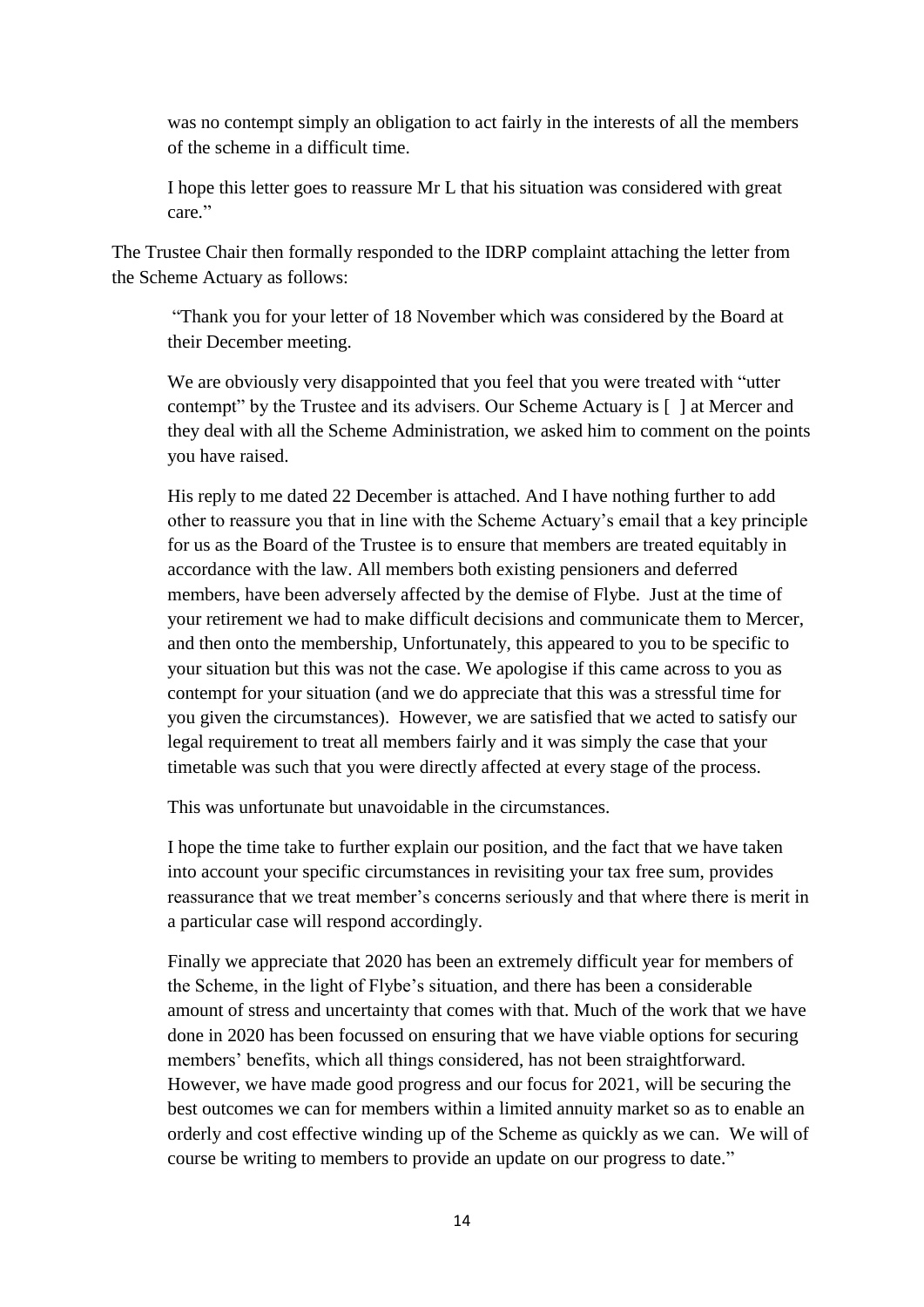## **Mr L's complaint to the UK Ombudsman**

Mr L was not happy with the response and referred the matter to the UK Ombudsman who eventually referred the complaint to me as it concerned an Isle of Man scheme. The UK and IoM Pensions Ombudsman potentially overlap and until 2015 the role of IoM Ombudsman was performed by the UK Ombudsman.

Mr L provided a copy of the earlier IDRP correspondence setting out his complaint and the Trustee and Mercer complaint and a timeline of his complaint. The complaint remains essentially as set out above in relation to the IDRP complaint.

In my view the complaint is more than just a complaint that Mr L was treated with "utter contempt" - there are also a number of separate allegations of maladministration which Mr L uses to evidence his complaint that he has been treated with utmost contempt. I therefore need to deconstruct the complaint and consider all its constituent elements separately.

## **Trustee's Position**

The Trustee's position is essentially as set out above. The Trustee has also sent me their own timeline of events and various other documents relating to the internal exchanges which occurred between the Trustee and Mercer relating to the decisions made during the period to which Mr L's complaint relates. The Trustee's lawyers have also provided information about the communication process with members and which announcements were issued to which categories of members.

### **Mercer Position**

Mercer has responded to the Ombudsman complaint on 25 February 2021 with their own timeline of events.

Mercer recognised in the response to the Mr L's complaint sent to my office that: the member raised a number of complaints to Mercer regarding the timeliness of its communications and the inconsistencies in how communication was presented and delivered. Mercer acknowledged the complaints and sent retail vouchers as a goodwill gesture to Mr L. However, Mercer recognised that that they did not thereafter consistently take steps to prevent repeated experiences, and Mr L experienced further delays and inconsistencies.

In recognition of this, and the distress and inconvenience caused, Mercer indicated it would be willing to make a settlement offer for £500 for distress and inconvenience.

The offer was however expressed to have been made on a without prejudice basis which is not appropriate in the context of an ombudsman complaint considering that the without prejudice offer was referred to in an open letter to the Ombudsman. As a matter of law this is not a without prejudice offer.

Effectively Mercer have accepted in open correspondence that delays and inconsistencies in dealing with Mr L's complaint have resulted in distress and inconvenience for which they consider that a distress and inconvenience award of £500 is appropriate.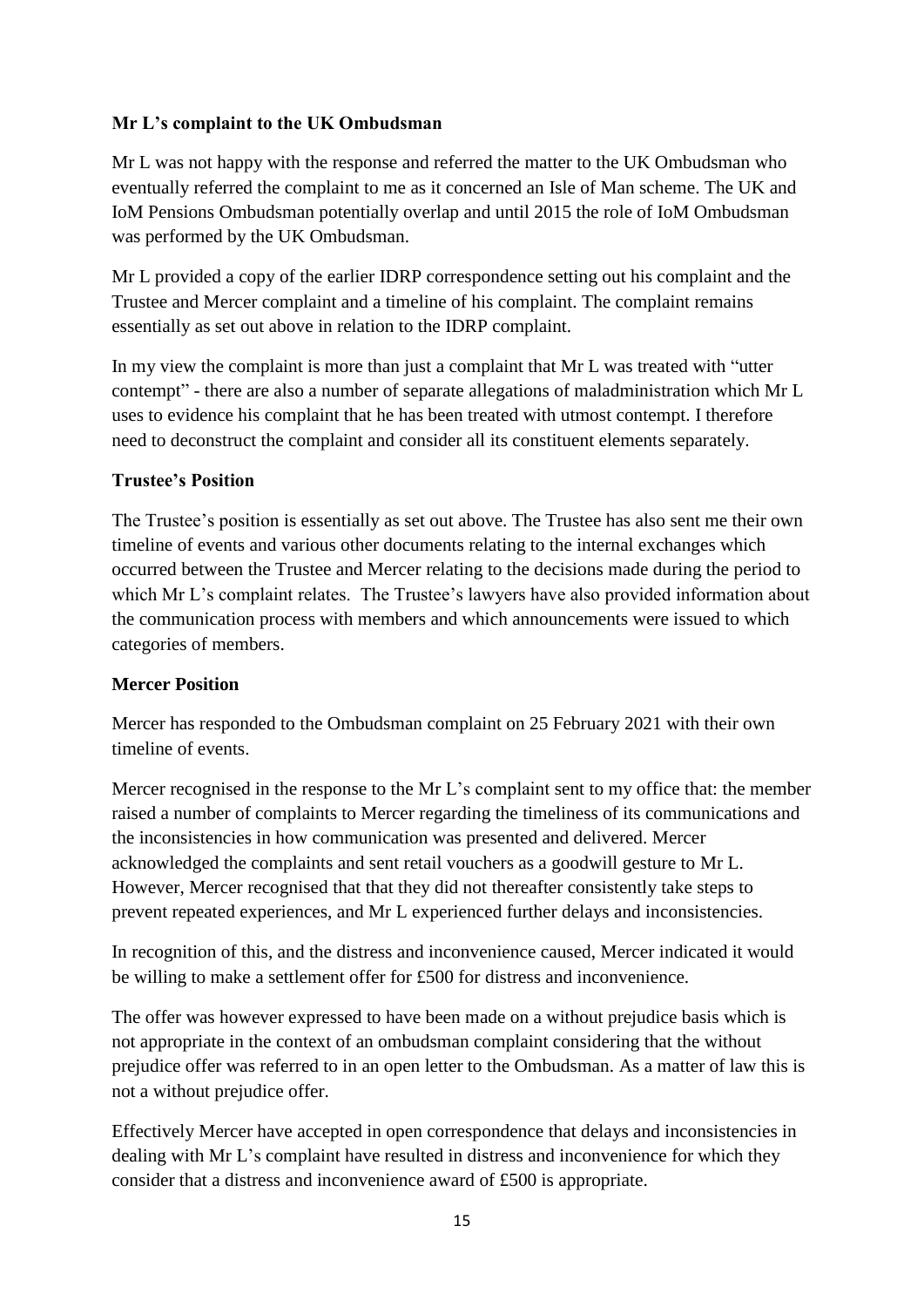# **Mr L's response to Trustee and Mercer's response**

Mr L confirmed that after what he had been put through during the period of applying for my pension and the missed early retirement date of the 20th of April 2020 and the missed normal retirement date of the 12th of June 2020 where no payments were made, the offer of £500 for distress & inconvenience sustained was, in his view, derisory.

Mr L noted that in his initial complaint to the Trustees he felt he had been treated with utter contempt by them & the administrators Mercer, & that they had both constructed delays to avoid paying his full pension on the due dates. Mr L's view has not changed.

- The Trustee had stated that there were unique circumstances surrounding his request to retire early. However, the Trustee decided to refuse his early retirement, which had been previously agreed and then decided to refuse payment of his full pension on his normal retirement date of the 12th of June 2020, Mr L considers that they were treating him with contempt (i.e. beneath consideration).
- Mr L considers that the Trustee should have communicated with him directly given their time line. It was not acceptable under any circumstances not to pay a pension lump sum & start pension payments on a normal retirement date.
- The Trustee made the decision and he was not informed.
- No pension payments were paid into his account on the 12 June 2020.
- The refusal of his early retirement & subsequent "U turn" to allow the back dated payment only after he complained demonstrates that their original decision to refuse it was wrong.
- Mr L considers merely to just offer just an apology when the pension Mr L was entitled to was paid 7 months later, is not acceptable.
- Mr L still considers that Mercer have failed at almost every level, and considers that they do not keep promises & their level of timely communication with him has been appalling.
- Back in February of 2020 Mr L asked that all communication with him should be via email & they agreed. The Appendix Timeline in their recent response, demonstrated that they were still sending communications to him via the postal service in April, May & June of 2020. This covered the period of his early retirement & normal retirement dates.
- Mr L consider again that he was treated with contempt. He had made two formal complaints to mercer, one on the 14th of February & the second on the 22nd of April. On both occasions they accepted his complaint but nothing subsequently changed.

Mr L asked everyone to put themselves his position:

- (1) He was made redundant in October of 2019.
- (2) He expected a lump sum payment & start of his pension payments from the 20th of April 2020, it was stopped.
- (3) He hen expected a lump sum payment & start of his pension payment on the 12th of June 2020, it was stopped.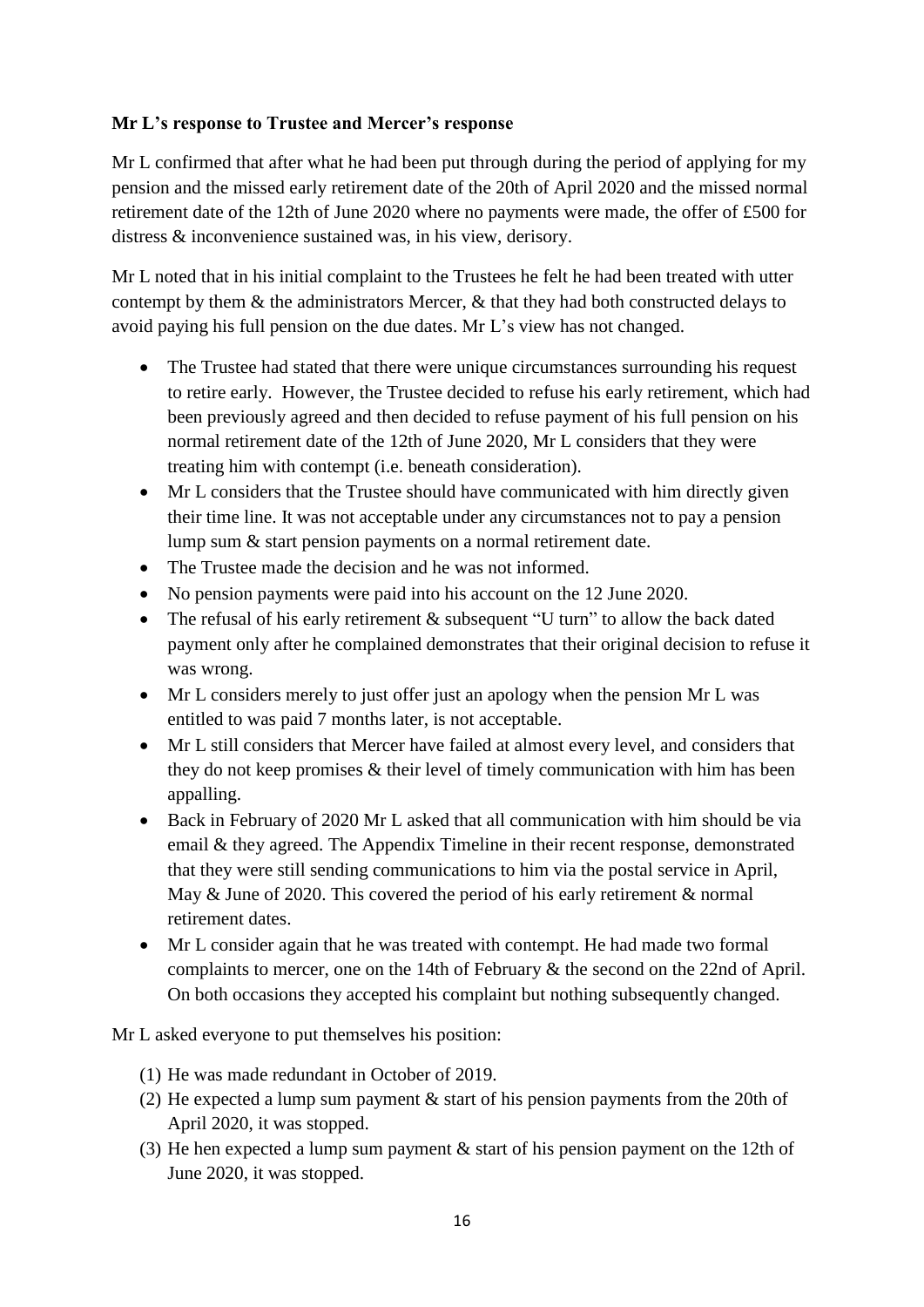- (4) He spent the afternoon of his 60th birthday on the telephone trying to find out why his pension payment hadn't commenced.
- (5) He eventually had a lump sum payment reduced by 41% paid 3 days later.
- (6) He then made a formal complaint to the Trustees via their IDRP & had to wait another 4 months to get what he was entitled to back in April of 2020. The payment of money owed to him was finally paid on the 6th of November 2020.

Mr L submitted again that the offer of £500 for distress  $\&$  inconvenience sustained was derisory.

## **Additional information requests**

Following the above exchanges I asked both the Trustee and Mercer to provide me with certain additional internal correspondence so I could establish the detailed timeline of events. I have combined this information into a timeline which I am sharing with both the Trustee, Mercer and Mr L so they can comment if they wish to. I have not included the more detailed timeline to the final version of this determination.

### **Legal analysis of Mr L's complaint**

Mr L has complained that both the Trustee and Mercer have during the period he applied to take his pension treated him with the "utmost contempt". In order to reach a view on this I also need to consider the constituent elements of his complaint as outlined above in Mr L's original and subsequence submissions. Effectively to determine the complaint I need to reach a view on the higher level complaint where Mr L alleges that he was treated with utmost contempt (as evidenced by the individual delays and allegedly poor decisions) and also the individual elements of his complaints.

The higher level complaint and the individual elements of Mr L's complaint are essentially all allegations that Mr L has sustained injustice as a consequence of maladministration by the Trustee and/or Mercer. In addition if you analyse Mr L's submissions Mr L has also disputed that the Trustee did not have power to revoke their consent to early retirement once it was given. I am willing to vary the complaint to include this issue.

To demonstrate this contempt Mr L originally identified three main failures on behalf of the Trustee and Mercer namely:

- Mr L was given just 11 days notice that the Trustees were not allowing him early retirement on 20th April 2020 even though it had been previously agreed.
- Mr L had no notice whatsoever that the Trustees were not allowing his normal retirement on 12th June 2020 even though it had previously been agreed.
- Mr L had no information from the Trustees in advance of 12th June that his pension was being reduced, it was not until 17:52 on his 60th birthday that Mr L was given a copy of the reduced terms.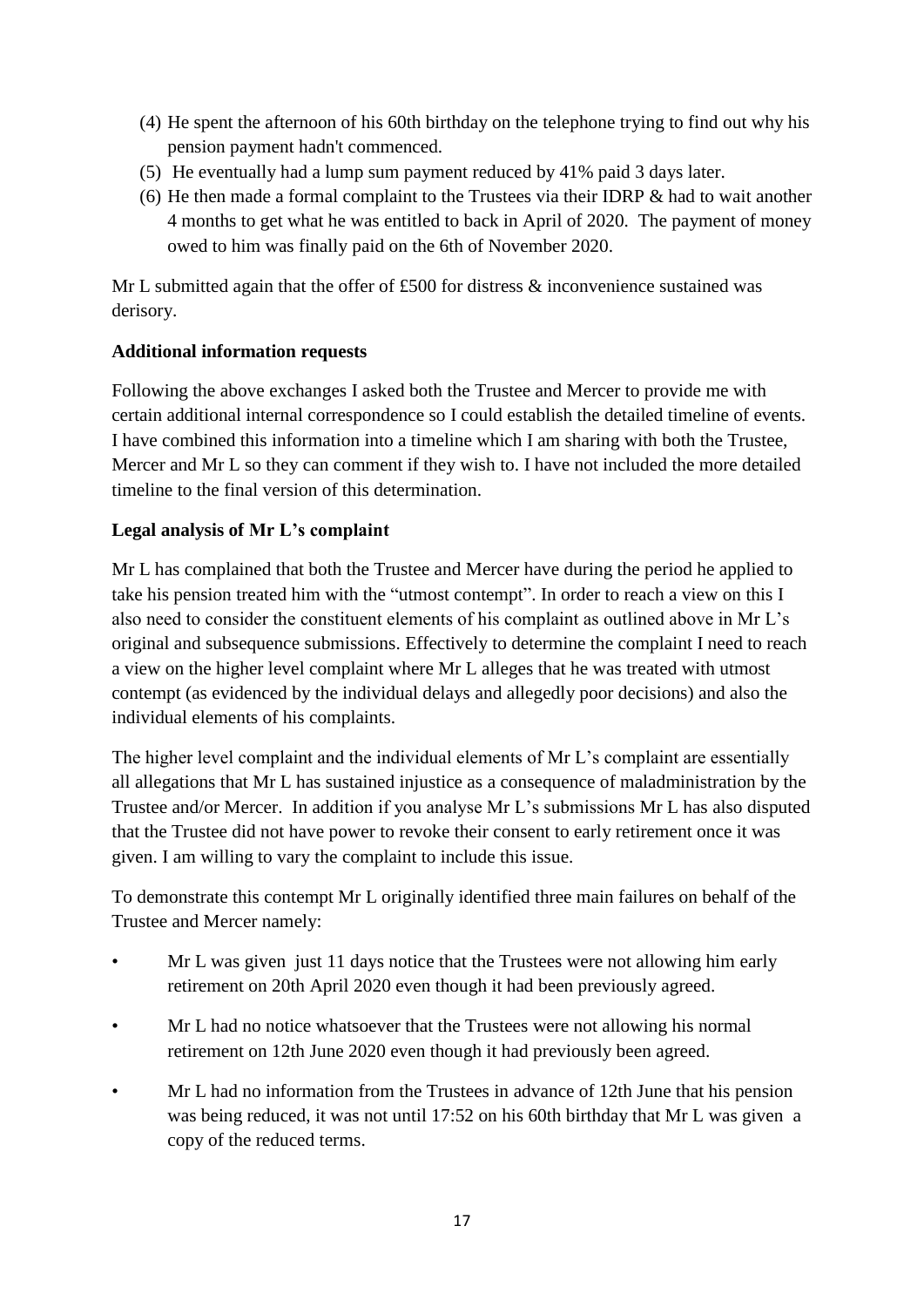Mr L in later correspondence has identified multiple instances of alleged administrative and legal failures by Mercer and the Trustee which potentially could individually or collectively, could amount to maladministration which has resulted in him sustaining injustice

The expression "maladministration" is not defined for the purposes of my jurisdiction. It is however recognised in various UK court cases in relation to the UK Pensions Ombudsman's jurisdiction (which would be persuasive authority if the IoM High Court were to consider the meaning of the term) that

"Maladministration" is a broad concept which goes further than a violation of legal rights. There can be maladministration even if a person's legal rights are not infringed. I will call this pure maladministration. This kind of maladministration will include bias, neglect, inattention, delay, incompetence, ineptitude, perversity, turpitude, arbitrariness and so on: concerning the manner in which a decision is reached or discretion is exercised: but not the merits of the decision itself: R v Local Commissioner for Administration for the North and East Area of England, ex parte Bradford Metropolitan City Council [1979] QB 287, 311 per Lord Denning. (see Arjo Wiggins Limited v Ralph [2009] EWHC 3198, Lewison J.

It is also recognised in Secretary of Health v Marshall [2008] EWHC 909 Ch that the term maladministration can include:

"faulty or incompetent administration falling short of the breach of any legal duty or obligation"

Other UK cases have confirmed that in the absence of a statutory definition of maladministration it is for the Ombudsman to determine what amounts to maladministration subject to review on public law principles <sup>4</sup>.

I am satisfied that if the allegation that Mr L was treated with utter contempt is proved this can amount to maladministration as could delays in dealing with the early retirement option, changing decisions without good reason, or any neglect, delay or general incompetence by Mercer in implementing the decisions.

To reach a view however on whether the acts or omissions of the Trustee and Mercer collectively amount to contempt (a form of maladministration in my view) or any of the alleged failures amount to maladministration in their own right, it is however necessary to carry out a much more detailed analysis of why the various decisions and delays were made or occurred in relation to the commencement of Mr L's retirement benefits.

### **Wider context of complaint and duties of Trustee and Mercer**

I accept that Mr L's complaint has also to be considered in the context of the wider events occurring in relation to the Scheme in the run up to and following the administration of Flybe

**<sup>.</sup>** <sup>4</sup> Police and Crime Commissioner v Butterworth [2017] 0001 PBLR (020) Jonathan Crow QC (sitting as a Deputy High Court Judge) at paragraph [40] and also Metropolitan Police v Hoar [2002] 47 PBLR Neuberger J at paragraph 19)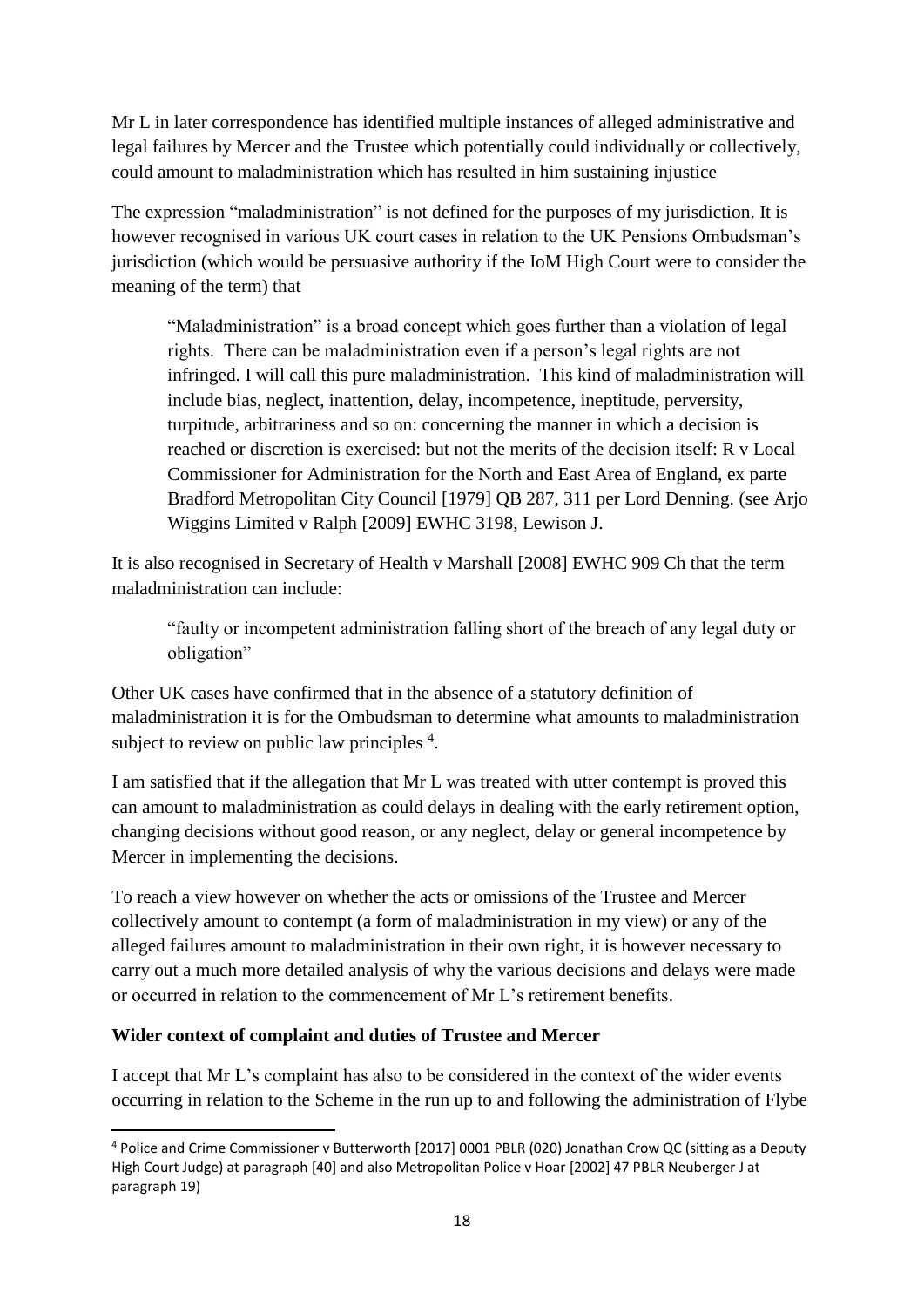and the commencement of the insolvent winding up of the Scheme. Mr L would, as noted by both the Trustee and Mercer in their original IDRP2 responses, only have had a partial knowledge of what was going on and why the decisions were made at the time.

In making any decisions in relation to the Scheme during this period, Trustees broadly have a fiduciary obligation to exercise these powers and discretions they have under the Scheme rules and subject to any overriding statutory requirements in the best interests of the members as a whole but also having regard to how the decision might differentially impact on different categories of members.

In the context of an insolvent wind up of the Scheme the Trustee would have a fiduciary obligation to consider where any member sat in the winding up priority order in the Scheme. This is not straightforward as the Scheme had two differently tax approved sections for UK members and IoM members and the priority order differs for both categories.

In relation to the UK category of members such as Mr L (unlike the position in relation to an IoM member) moving him from deferred to pensioner status would not in itself bump him up the wind up priority order. The date the wind up was triggered would, however, impact on the amount of tax free cash he would receive and any scaling down of pension benefits as with effect from the date the wind up is triggered the Trustee are obliged to scale down any lump sum and pension instalments paid after that date. The question of whether Mr L was granted early retirement before the wind up commencement date and moved to pensioner status was therefore important to the ultimate benefits Mr L received. The fact however that he moved to pensioner status did not affect his position in the winding up priority order as this was determined by reference to whether he was above or below normal pension age at the date of commencement of wind up. If he was above normal retirement date under the priority order broadly he would receive 100% of the pension up to certain limits (but not all increases) but if he was below normal pension age at date of commencement of wind up only 90%.

The Trustee therefore needed, when agreeing to allow any early retirements, to consider how any decision to allow early retirements or transfers might impact on the share of assets available to pay the benefits of the member compared with what it might have been if the decision had not been made. In these circumstances it would be important for the Trustee to take both actuarial and legal advice which they would appear to have taken.

The likely asset share which ultimately would be available to secure members benefits would also have been uncertain until it was established what was the likely recovery in the administration of Flybe.

Mercer's role as administrator is, however, very different. Mercer's role is to implement the decisions made by the Trustee. If the Trustee makes a decision, having taken advice, to stop permitting early retirements or to start scaling down benefits following the commencement of a winding up of the Scheme, Mercer's role is to implement this decision with the degree of care competently within the constraints they were working under.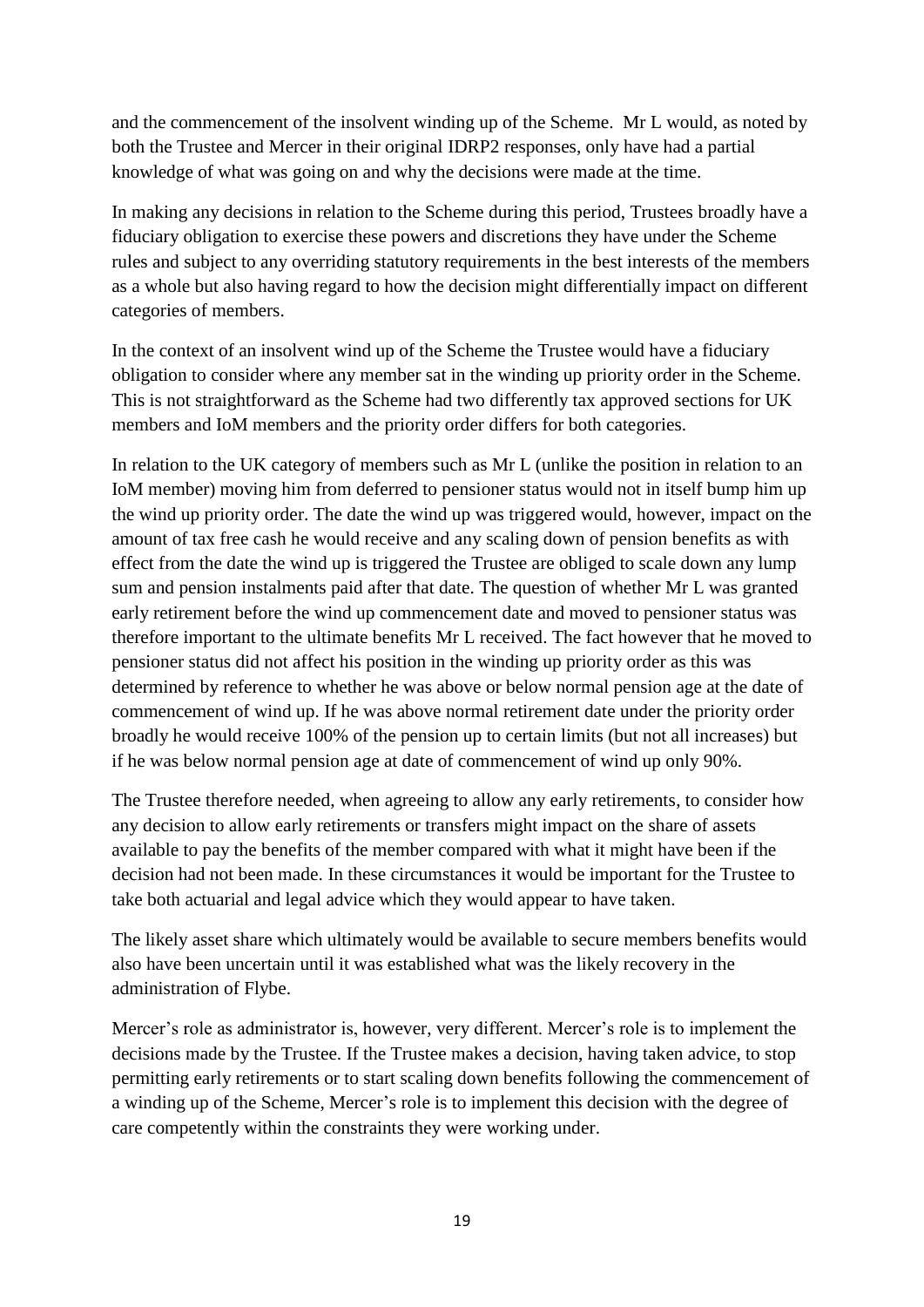The Mercer Scheme actuary has a different role as the scheme actuary performs certain statutory functions as actuary in relation to the scheme in a personal capacity. Mercer will also provide general actuarial services to the Trustee. The Mercer Scheme actuary also had an important role in the communication of the Trustee decisions to the Mercer administration team.

### **Original Decision to grant early retirement**

Mr L first applied to take early retirement on 7 January at a time when the Trustee had justifiable concerns about the financial situation of Flybe but no general decision had been made not to consent to early retirement. The delay between 7 January and 22<sup>nd</sup> January in issuing an early retirement quote did not in my view amount to maladministration. Under the service delivery targets agreed with the Trustee my understanding is that there was 20 days for the issue of a response. It is unfortunate that the original early retirement quote was never received but on the balance of probabilities I consider that it was issued and must have been lost in the post. Later internal emails support the view that the quote was issued as Mr L was told.

The application to take early retirement overlapped with the decision by the Trustee (having taken advice) to "soft close" the Scheme to early retirements on  $6<sup>th</sup>$  February. Under the rules early retirement is subject to Trustee consent. In the circumstances my view is that the decision to soft close the Scheme to early retirements and to delay transfers within the statutory time limits (which for some members could impact on their ultimate asset share used to provide benefits) was consistent with the Trustee's fiduciary duties.

In the light of this decision Mercers were required, as administrators, to confirm with the Trustee whether early retirement should be granted in Mr L's case. The further delay in reissuing the early retirement quote (which had been lost in the post) was therefore in my view justified and did not amount to maladministration.

The Trustee's decision to consent to allow Mr L to take early retirement was also consistent with their fiduciary duties given the advice received. In this situation I would have expected the Trustee to take advice from the actuary on the funding implications (if any) the decision would have and in particular how this would impact on the asset share received by Mr L. The Trustee did indeed take actuarial advice and consented to Mr L taking early retirement and noted in making the decision that Mr L had applied for early retirement before information was widely in the public domain about Flybe's financial difficulties. On receiving notification of this decision Mercer as administrators notified Mr L of the decision and told him the lump sum would come into payment on his selected early retirement date (See timeline above).

In my view there is no maladministration by Mercer or breach of law or maladministration by the Trustee in this period.

### **Decision to withdraw Early Retirement Option**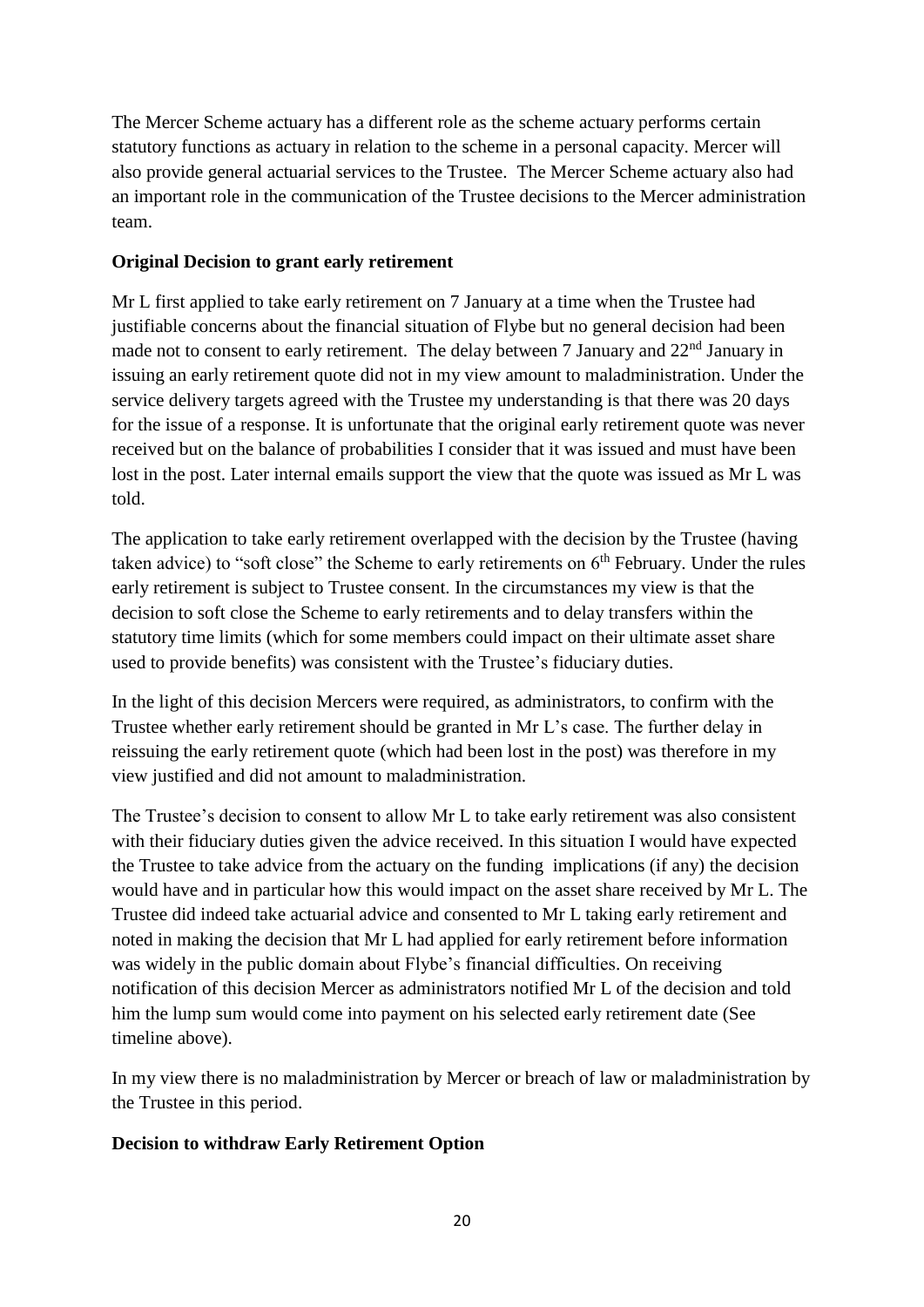Flybe then went into administration on  $5<sup>th</sup>$  March. The Trustee held an emergency out of cycle meeting taking advice from their lawyers and actuary about what steps to take. At this meeting a decision was made not to consent to any further early retirements until further notice. This in my view the decision was consistent with the Trustee's fiduciary duties. The decision was a high level decision and would also have been taken in the context of the earlier legal advice received about the Trustee's duty to consider how the decision to continue to allow early retirements and other discretionary decisions could impact on other members

In my view as a matter of law having given consent to early retirement it would have been possible to withdraw consent up to the date once he had completed all necessary paperwork, Mr L had before the date of the Trustee decision completed all necessary paperwork needed to implement the early retirement option from the selected date.. The Trustee would have been aware that consent had been granted but would not have been aware that Mr L had already returned the forms applying for early retirement. The Trustee did not focus on this issue. However, even if they had they would not have able to reach a conclusion in Mr L's case at the meeting on whether consent could be withdrawn without taking further specific advice. Also I would observe that while many complaints of maladministration involve breaches of law the expressions breach of law and maladministration are not synonymous or  $\rm co-terminous.$ <sup>5</sup> It is possible to have a breach of law without it amounting to maladministration.

On balance I do also do not consider that the issue of the general instruction to Mercer to refuse all early retirements (without considering whether there should be any exceptions in Mr L's case) which was taken at the emergency meeting amounted to maladministration in the particular circumstances of the case having regard to the Trustee's duties to the membership of the Scheme as a whole.

The instruction issued by the Trustee to Mercer in its role as administrator to implement the decision was given on the same day. In my view given that the Mercer administration team would have known that Mr L had already accepted the early retirement team and was expecting the payment of the pension on 20 April it is surprising that they did not check with the Trustee specifically whether the decision applied to him (which would then have resulted in the Trustee taking legal advice and resolution of the issue much earlier).

Also I find it surprising ,that given the Mercer's administration team were told of the decision on 6<sup>th</sup> March that Mercers did not write to communicate the decision to Mr L until 1 April given that they knew that his previously agreed early retirement date was 20 April. In part the delay can be excused by the general Covid situation. Also given the letter was posted on 1 April this still left almost three weeks for the letter to arrive. However, given the previous issues with the post I would have expected Mercer to make efforts to contact Mr L by post and email sooner.

 $\overline{\phantom{a}}$ <sup>5</sup> Hillsdown Holdings v the Pensions Ombudsman [1997] 1 All ER 862 & City of County Swansea v Johnson [1999] PLR 187.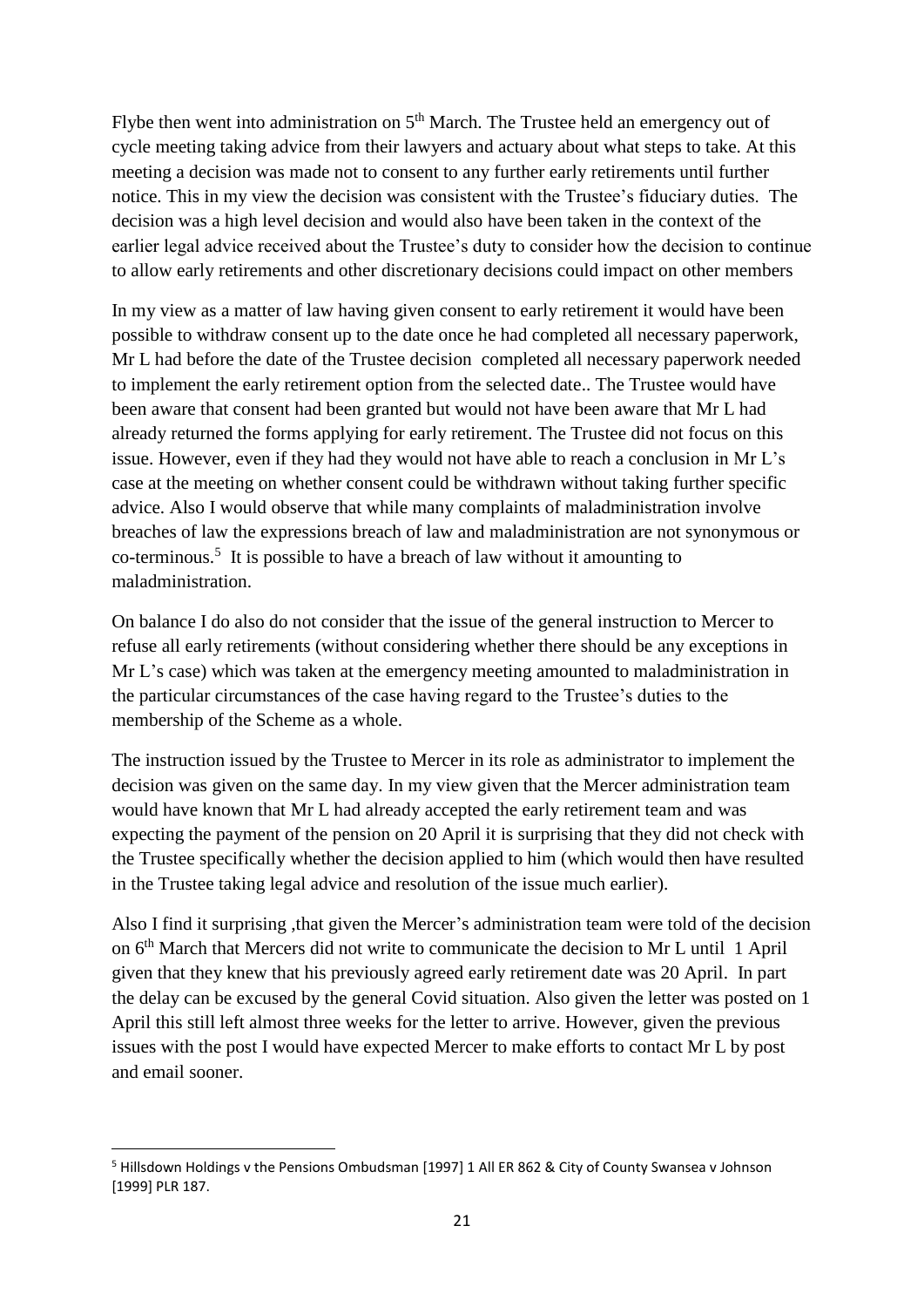A reasonably competent administrator would also in, my view, have double checked whether the decision to stop all further early retirements definitely applied to Mr L (given that the Trustee had approved this and Mr L had completed all necessary paperwork) and sought to update Mr L (to the extent they were able) and also to proactively explain that taking his pension was still possible on his normal retirement date.

On balance I consider that the failure to go back to the Trustee to confirm whether the general decision to prevent all further early retirements definitely applied to Mr L given the prior approval delays in communicating the Trustee's decision and the fact the decision was communicated by post (given the past history of the matter) amounted to maladministration.

## **Failure to pay Pension on Mr L's Normal Retirement Date**

Following receipt of the letter sent on 1 April on 9 April Mr L contacted Mercer (not the other way round as should have been the case) and sought confirmation that the pension would still come into payment on his normal retirement date on 12 June. Under the Scheme rules Mr L had a right to take his pension on his normal retirement date and the Trustee did not have the ability to delay payment if he validly requested the pension to come into payment.

Mr L returned his form and confirmation was received from Mercer would ensure funds would be available to pay the pension on 12 June. Mercer were also asked again to ensure that future communication should be by email to prevent statements being delayed in the future.

The timing is again incredibly unfortunate as on 1 May a decision was made by the Trustee to wind up the Scheme. The decision was again in my view consistent with the Trustee's fiduciary duties given the lack of a solvent sponsor and in the absence of any other employer willing to assume responsibility for the pension scheme liabilities. The decision however meant that the Trustee was obliged to start scaling down payments under the rules including Mr L's tax free cash as the commencement date was after the winding up trigger date. The consequence of this was that the statement issued previously was no longer valid.

Mr L does appear to have been issued with the standard deferred member letter which would have notified him that his benefits were likely to have been scaled down (see above). However, he was not told that commencement of the pension or payment of the lump sum would be delayed. On the basis of the documents that I understand were sent to Mr L, I do not consider he could reasonably have concluded that the lump sum would not, as promised, be paid on his  $60<sup>th</sup>$  birthday.

In order to work out the implications of the full decision to wind up the Scheme on members' benefits it was necessary to obtain further legal and actuarial advice. I recognise this would necessarily take time. With the benefit of hindsight it would have been better if Mr L had been told immediately that: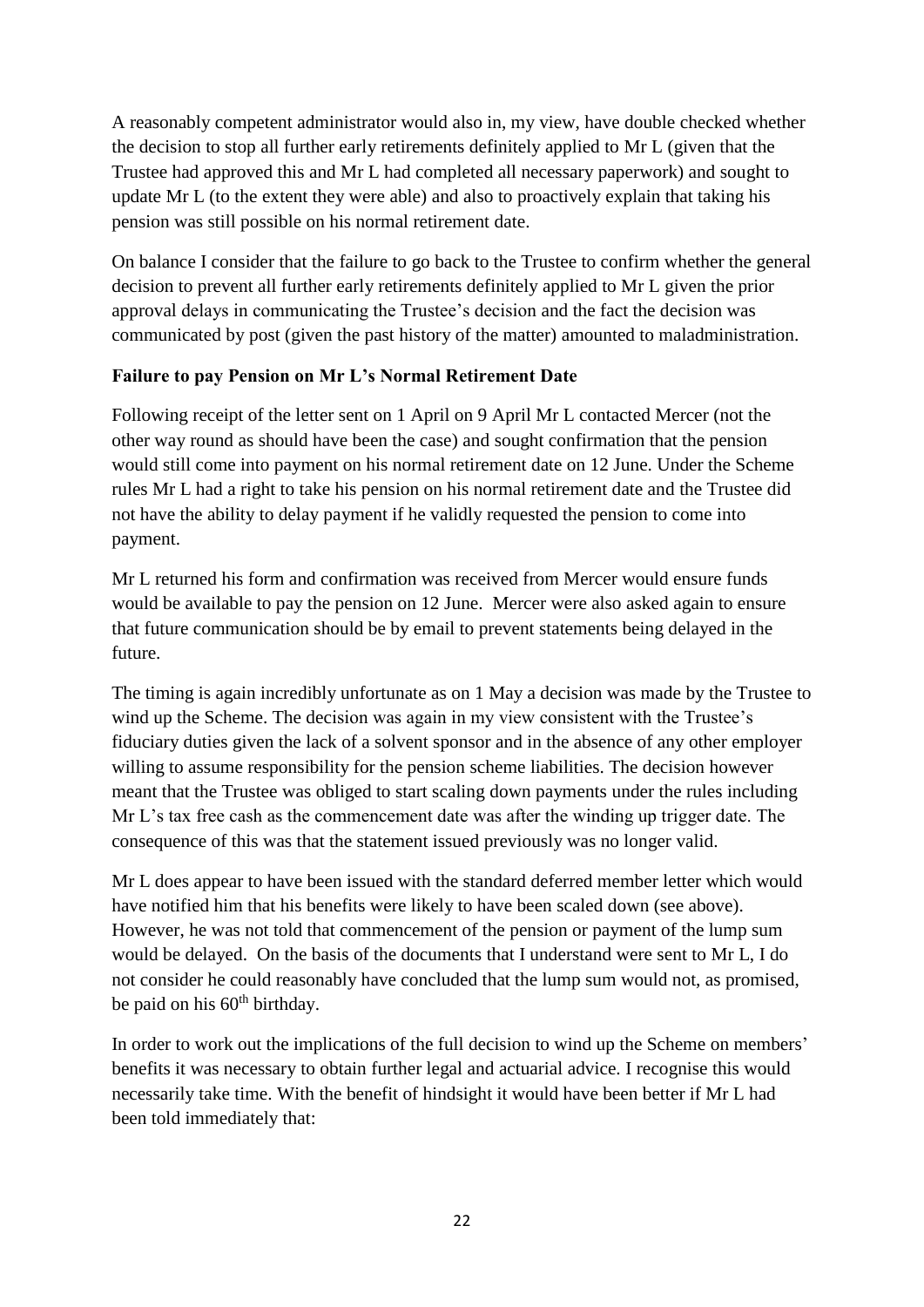- (1) the commencement of his pension might be delayed while Mercer calculated the impact of the decision to wind up the Scheme would have on his benefits (i.e. the degree of scaling down of the lump sum and pension); but
- (2) when Mr L's benefits were recalculated he would be given the option to put them into payment with retrospective effect from his normal retirement date if it was not possible to complete the calculations by then.

Mercer could have told Mr L this by phone or in a very short email and any data protection issues ought not to have been insoluble.

Looking at the internal email exchanges at Mercer it would appear that members of the Mercer administration team were making genuine efforts to prepare a letter and updated statement so that the payment of the pension and lump sum could go ahead. There was quite a lot going on during this period which Mr L would not have been aware of. Mercer were definitely not treating Mr L with contempt.

I also consider that the decision by the Scheme Actuary not to go ahead and put the pension and lump sum into payment on 12 June (without giving Mr L an opportunity to revisit the earlier lump sum decision) given that his lump sum and pension would now be scaled down was the correct one. The Scheme Actuary's instruction that Mr L needed to be contacted and sent a new benefits statement issued and Mr L's consent obtained was also correct.

On balance, I do not consider that the delays between 1 May and 9 June before the new letter was issued amounted to maladministration as often a course of action in embarked on which is assumed may be completed more quickly than it is. However, I find the decision to issue the letter and benefit statement by post on  $9<sup>th</sup>$  June given that Mercers were aware that Mr L was expecting his pension to come into payment on 12 June (3 days later) was a very poor decision given the past issues with the post and Mercer confirming that Mr L would be contacted by email.

Given the history of this case and the fact that there was an ongoing complaint failure to seek to contact Mr L between  $9<sup>th</sup>$  and 12 June in my view amounts to maladministration by Mercer. Failure to do so demonstrates a lack of any consideration to the position Mr L was likely to be in when the lump sum did not arrive as promised on his  $60<sup>th</sup>$  birthday. This was a "car crash" waiting happen and it duly did with the consequence it exposed Mr L to significant stress on his  $60<sup>th</sup>$  birthday.

### **Events relating to reinstatement of Mr L's pension on 28th September**

The decision to reinstate Mr L's early retirement pension on  $28<sup>th</sup>$  September having taken legal advice was also in my view the correct decision.

For the reasons already mentioned I do not consider that the fact that the Trustee did not specifically consider Mr L's position at the emergency meeting to consider the implications of Flybe entering into administration in itself amounted to maladministration. The Trustee then did reconsider the issue following receipt of his further IDRP complaint and reversed the decision on 28 September.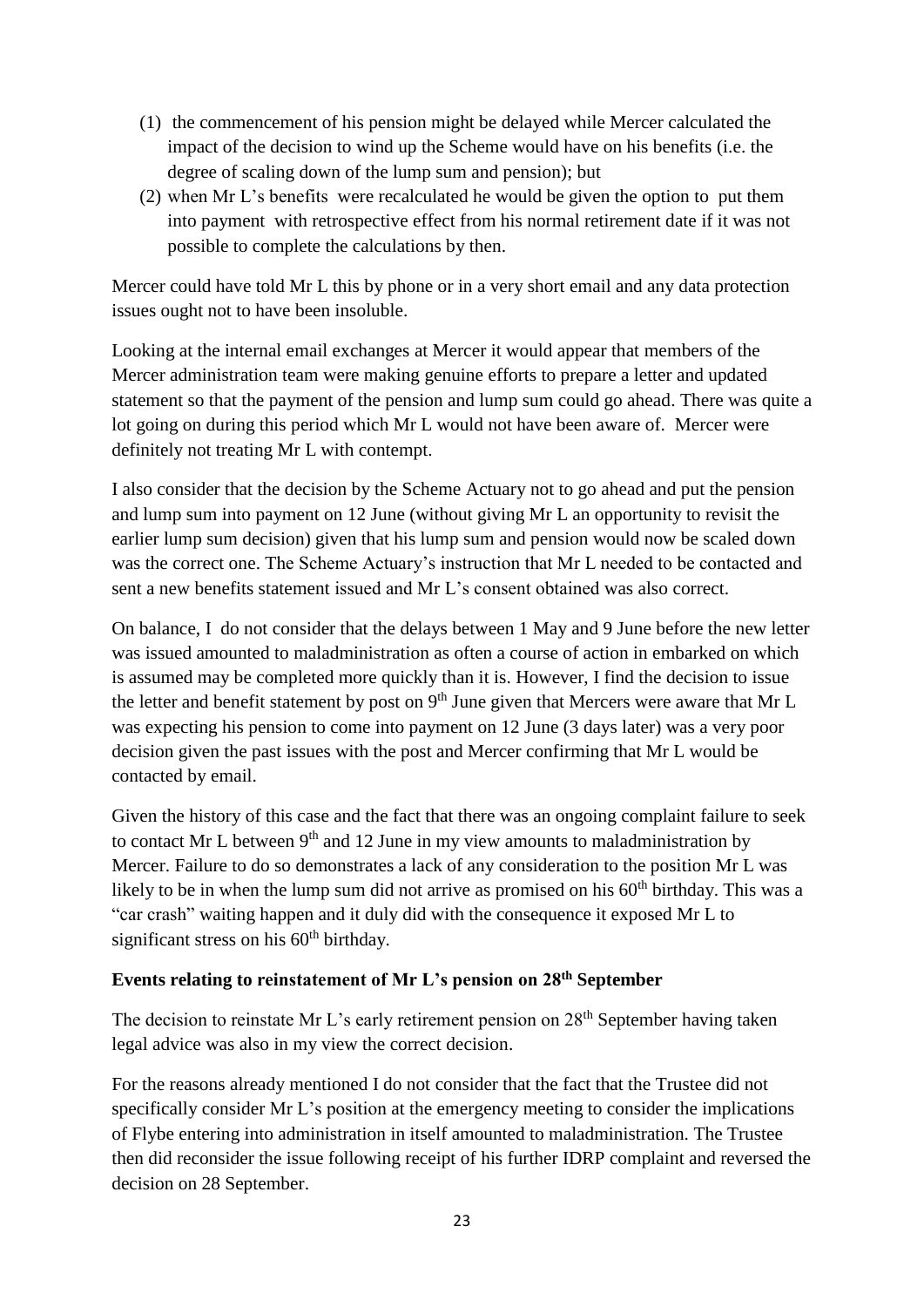I also consider that the Scheme Actuary/Mercer administrative team should have checked with the Trustee following the emergency Trustee meeting that the decision definitely applied to Mr L given that the Trustee had previously approved his early retirement, Mr L had completed all the necessary paperwork and Mr L had been told his pension would been told. If Mercer had contacted the Trustee I am satisfied they would have taken specific legal advice earlier and the issue would have been resolved before 28 September. This potentially delayed revisiting the decision by 3 months. I am satisfied that failure to check with the Trustee amounted to maladministration

I also consider that as a matter of law the Trustee had no power to withdraw the consent to Mr L taking early retirement with effect from 20 April once he had completed the necessary paperwork. As noted previously this does not in itself amount to maladministration by the Trustee for the reasons set out previously. Mr L is however entitled in my view as a matter of law to be put in the position he would have been in if the Trustee had paid the early retirement pension from 20 April 2020.

Mr L has already been paid the difference between the amount of lump sum paid and the amount that should have been paid if early retirement had been granted. To the extent that the withdrawal of Mr L's early retirement option amounted to breach of law any loss sustained has been addressed other the fact that there was a several month delay in the payment of these amounts. I consider that, in the circumstances, a payment of interest is appropriate.

Immediately following the Trustee decision to reinstate the early retirement pension Mercer were instructed to calculate and pay Mr L the extra lump sum and pension in the period from 20 April to the date the arrears were paid.

I have also not seen any evidence that Mercers took any steps to action this instruction given to Mercer on 28 September until Mr L contacted the Trustee Chair on 21 October (over 3 weeks later). The emails from the Trustee Chair then seem to have resulted in Mercer implementing the instruction. Mercer also confirmed to the Trustee chair that they would contact Mr L directly.

On the evidence I have Mercer would appear to have not to take any steps to implement the instruction from the Trustee on 28 September until a month later and then only after an intervention by the Trustee chair. This in my view amounted to maladministration.

# **Conclusion on whether Mr L been treated with utter contempt by the Trustee and Mercers?**

This then brings us back to the question whether Mr L has been treated with "utter contempt" by the Trustee and Mercer. Having considered the timeline and email exchanges in detail I do not consider that Mr L has been treated with utter contempt by either the Trustee or, for that matter, Mercers.

I accept the Trustee's and Mercer's submissions that the Trustees and Mercers were having to deal with a difficult fast moving situation which necessitated revisiting a number of decisions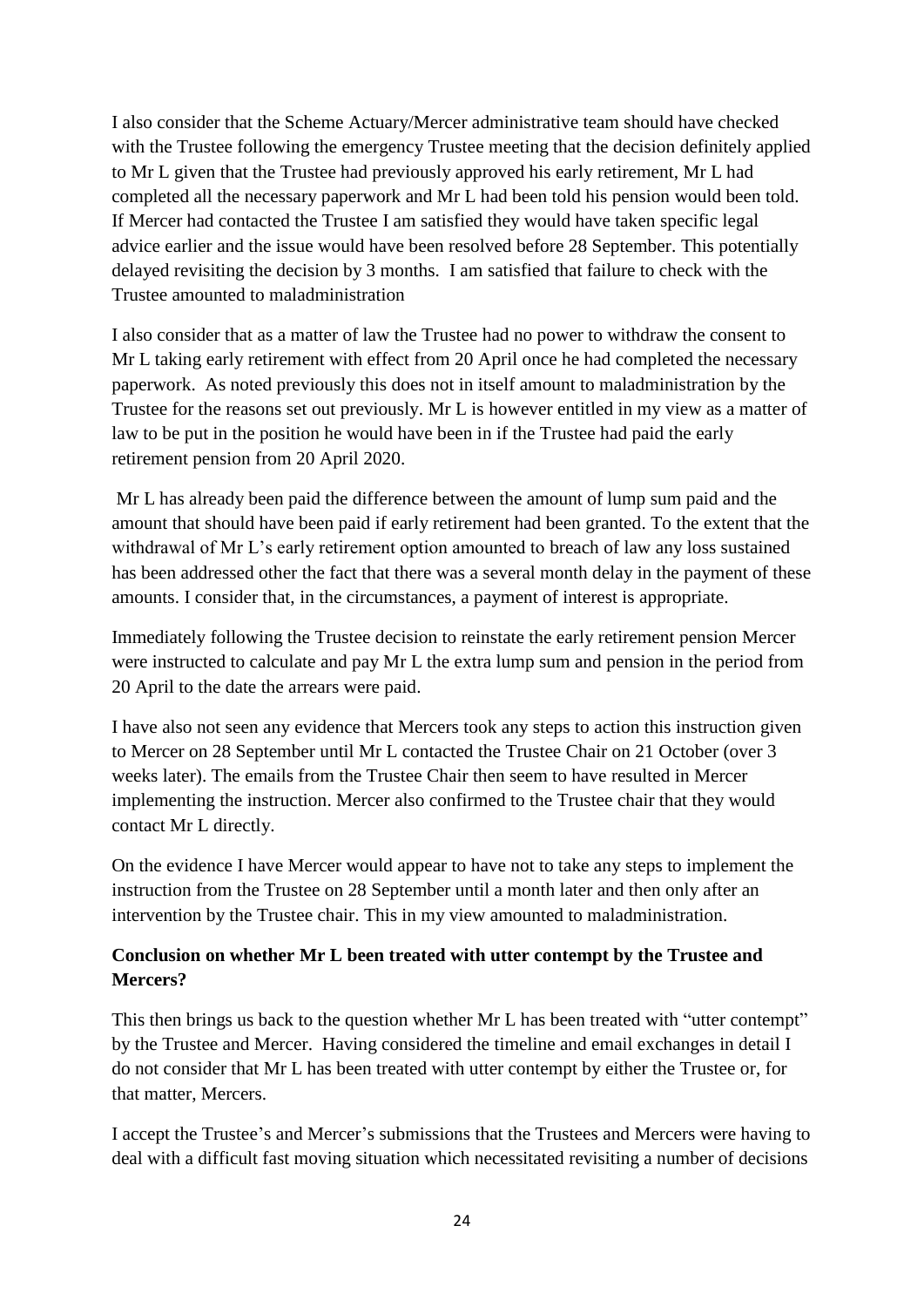which due to extremely unfortunate timing impacted particularly on Mr L and necessitating revisiting and recalculating his benefits on more than one occasion.

For the reasons discussed above I do however consider that:

- (1) there were a number of instances of maladministration in implementing the Trustee's decisions during this difficult period; and
- (2) the decision not to pay Mr L's benefits on his early retirement benefit was in breach of law. However, apart from the delay in paying the arrears of lump sum and pension Mr L has been already compensated for this.

# **Level of Maladministration Award**

There is various case law which confirms, in relation to the UK Ombudsman's jurisdiction, that the UK Ombudsman has power to make a reasonable award for non-financial injustice (a distress and inconvenience award. In 1999 the case of City and County of Swansea v Johnson [1999] 1 All ER 863 the judge indicated that an award of £1000 other cases was the maximum amount the Ombudsman should award other than in exceptional cases More recent cases in particular the decisions in Baugniet v Capita (Teachers Pension Scheme) [2017] EWHC 501 and Smith v Sheffield Teaching Hospitals NHS Foundation Trust [2017] EWHC 2545 (Ch) have reconsidered the upper limit of the award. In Smith v Sheffield Hospitals an award of £500 was increased to £2750 on appeal. The cases confirm that in determining the level of award the Pensions Ombudsman should have regard, among other things, to:

- (a) The number of instances of maladministration;
- (b) The period over which the distress and inconvenience occurred; and
- (c) the level of distress and inconvenience.

Other UK cases confirm that I should not be robbing "Peter to pay Paul" so if there are limited assets to pay a non-financial injustice award where for example, like this case, the scheme is in insolvent wind up. Also there needs to be a causal connection between the maladministration and the non-financial injustice (distress and inconvenience) – the distress and inconvenience sustained must be as a consequence of the maladministration. <sup>6</sup> In the current case during a wind up members such as Mr L would have suffered a significant level of distress regardless of whether there had been administrative failures in implementing the Trustee decisions by Mercer and I need to discount this in determining any award.

Following the Baugniet and Smith v Sheffield Hospitals cases the UK Pensions Ombudsman updated his distress and inconvenience guidance and considered what non-financial injustice was. This is available on the UK Ombudsman's website. It includes the following text

"What is non-financial injustice?

**.** 

<sup>6</sup> Westminster CC v Haywood [1996] Ch 377 at 392E and Miller v Stapleton [1996] 2 All ER 449 at 466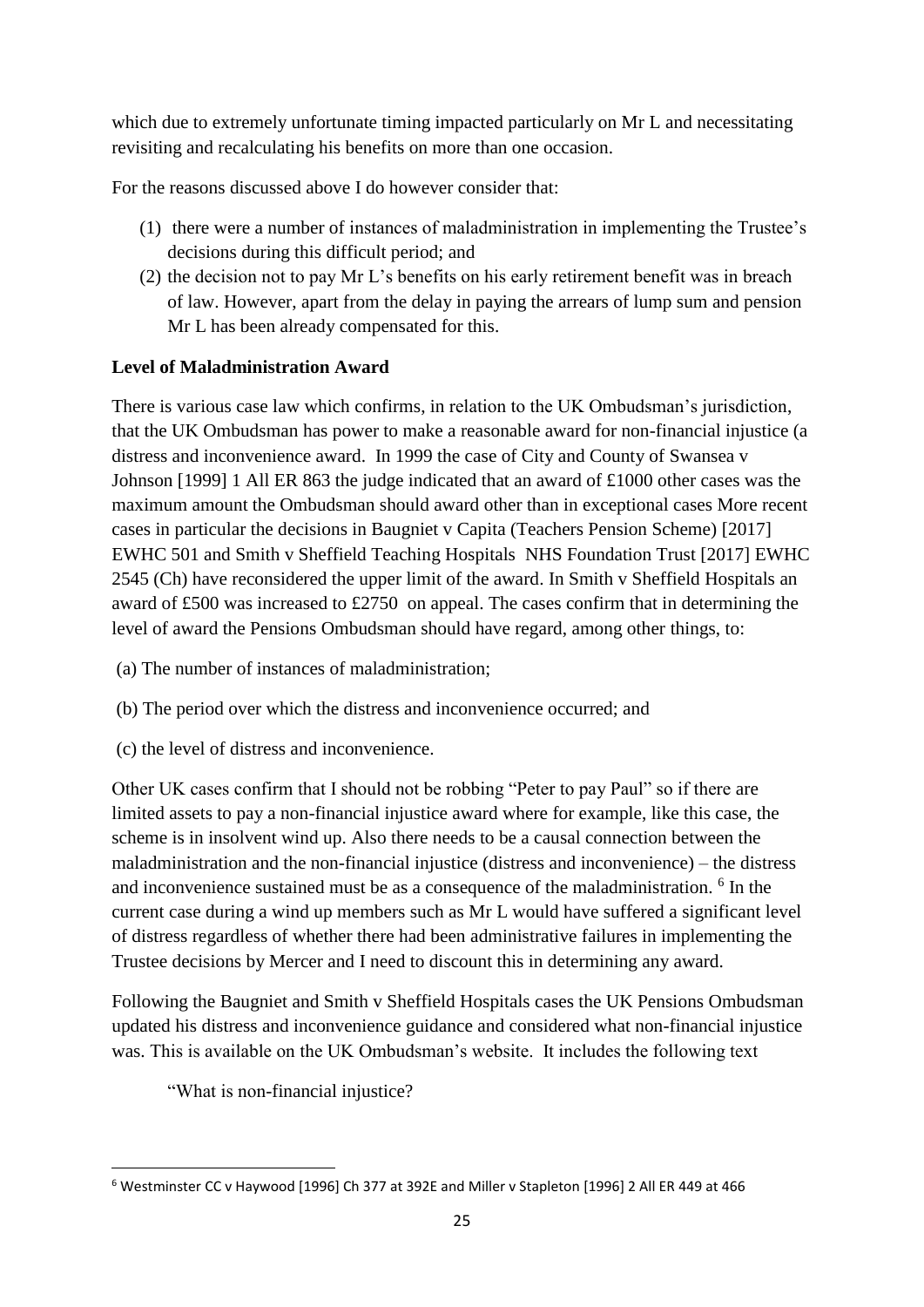"Inconvenience" or "time and trouble" suffered by the applicant. This is the time and effort spent by the applicant in relation to the maladministration and in having to pursue the complaint. This includes needing to go through a complaints process when the maladministration was both avoidable and identifiable at an earlier stage.

"Distress" suffered by the applicant. It could for example, be concern, anxiety, anger disappointment, embarrassment or loss of expectation that the applicant may experience

Distress can vary from mild irritation to (exceptionally) anxiety that requires medical treatment. The non-financial injustice suffered must be caused directly by the maladministration. This is financial loss arising directly or indirectly from the maladministration (including legal or professional expenses incurred in pursuing the complaint because of maladministration).

The guidance goes onto consider the appropriate size of the award.

"How much might an award be?

We always take account of the individual circumstances of the case. Similar complaints should, however, result in consistent and broadly comparable awards.Not all maladministration inevitably results in an award for non-financial injustice.

| <b>Nominal</b> | <b>Significant</b> | <b>Serious</b> | <b>Severe</b> | <b>Exceptional</b> |
|----------------|--------------------|----------------|---------------|--------------------|
| None           | £500               | £1000          | £2000         | More than          |
|                |                    |                |               | £2000              |

### **Nominal**

If the non-financial injustice is nominal (this is not significant) then it is unlikely that any award will be made. It might be that we will simply make a recommendation that the respondent offers the applicant a formal apology. The applicant may look for vindication or a public acknowledgement that something has gone wrong for which the respondent should be sorry.

### **Significant**

If the non-financial is significant, then in line with industry practice, our usual starting point is £500. We will not look to increase this lower limit, because it was reviewed and increased to £500 in July 2015, which took account of inflation and other factors.

#### **Serious and Severe**

Following the recent case law referred to above and a review of our current policy more generally, we have decided to increase the upper limit for non-exceptional awards (that is severe) to £2000 (so satisfactorily demarcating between serious and severe awards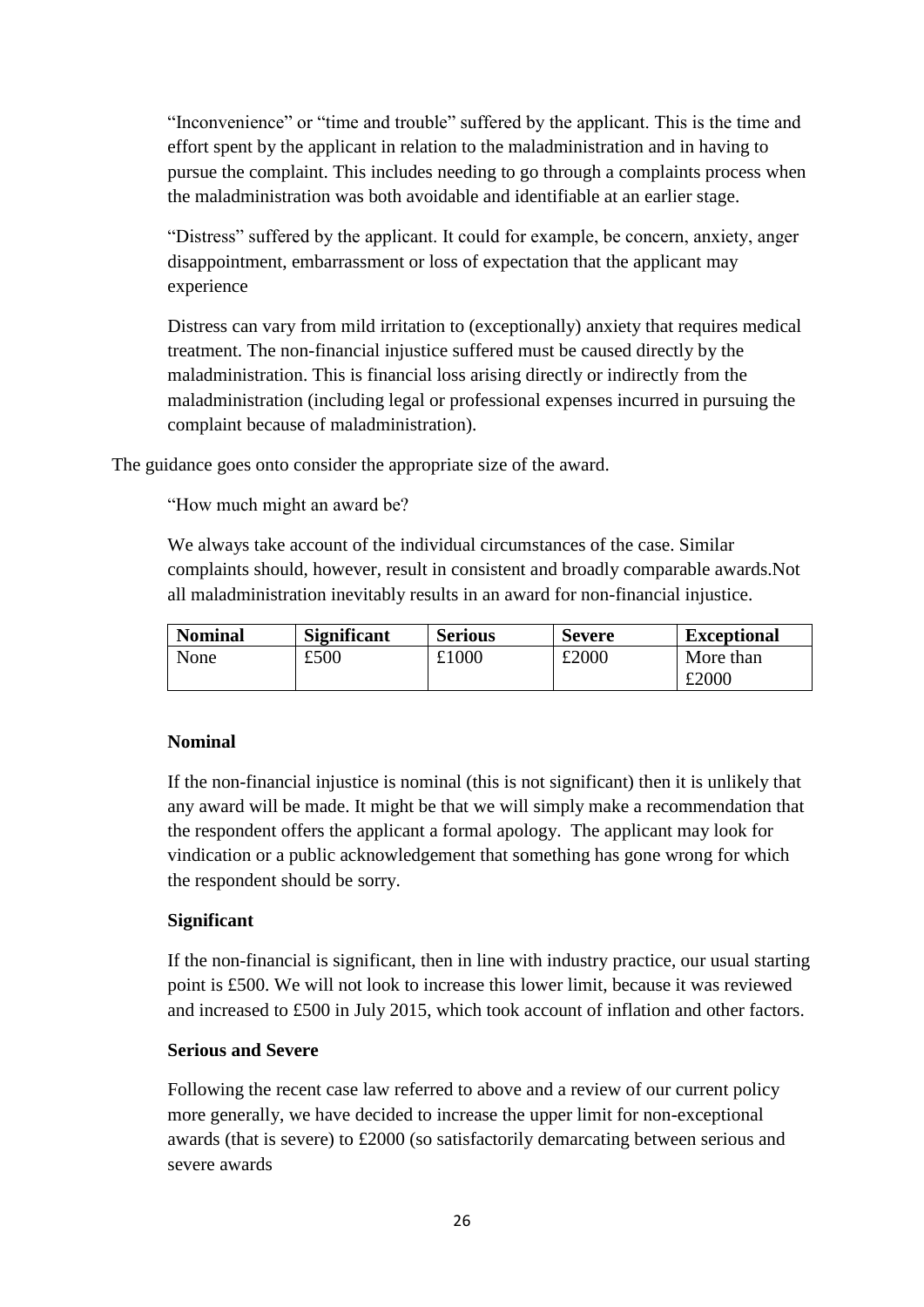Complaints do come to us, albeit rarely, where exceptional distress or inconvenience awards have been suffered by the applicant. So for example, Lamben (74315/3) and Foster (82418/1) where awards of £5000 and £4000 respectively were made for nonfinancial injustice, or more recently, Mrs R (PO 18157) where £3000 was awarded.

In determining the level of an award for non-financial injustice I generally adopt a similar approach to the UK Ombudsman as the guidance effectively extracts the principles from the underlying case-law. I however must consider each case individually on its facts and as a matter of law cannot fetter my discretion about the size of any award. In practice I may take a more bespoke approach to the UK Ombudsman as I have far fewer cases to determine.

In the current case given the number of instances of maladministration and the level of distress and inconvenience sustained by Mr L during this period (in particular the fact his  $60<sup>th</sup>$ birthday was completely ruined by the failure to warn him in advance that the lump sum would not be paid) I consider that a financial award of £1500 is appropriate. In the UK ombudsman's terminology I consider that an award between serious and severe, having regard to the relevant guidance from the UK courts which would be persuasive authority if this issue was appealed to the Manx High Court. I did consider awarding a higher award (possibly even above £2000) but I also need to recognise that a lot of distress and inconvenience was a result of the administration of Flybe and the insolvent wind up of the Scheme and not due to maladministration by Mercer.

#### **Directions**

I direct that within 21 days of issue of this determination Mercer pay Mr L £1500 for nonfinancial injustice; and

I also direct that within 28 days of the issue of this determination:

- (1) the Trustee procures that a calculation is carried out of the simple interest (the Interest Sum) which would be due on the arrears of lump sum and pension which were eventually paid on the assumption that the lump sum should have been paid on 20 April 2020 and the pension instalments due between 20 April 2020 and 6 November 2020 had been paid on what would have been the due dates using the applicable Bank of England base rate from time to time; and
- (2) pay an amount equal to the Interest Sum to Mr L.

#### **Ian Greenstreet**

#### **Pensions Ombudsman for the Isle of Man**

**5 th July 2021**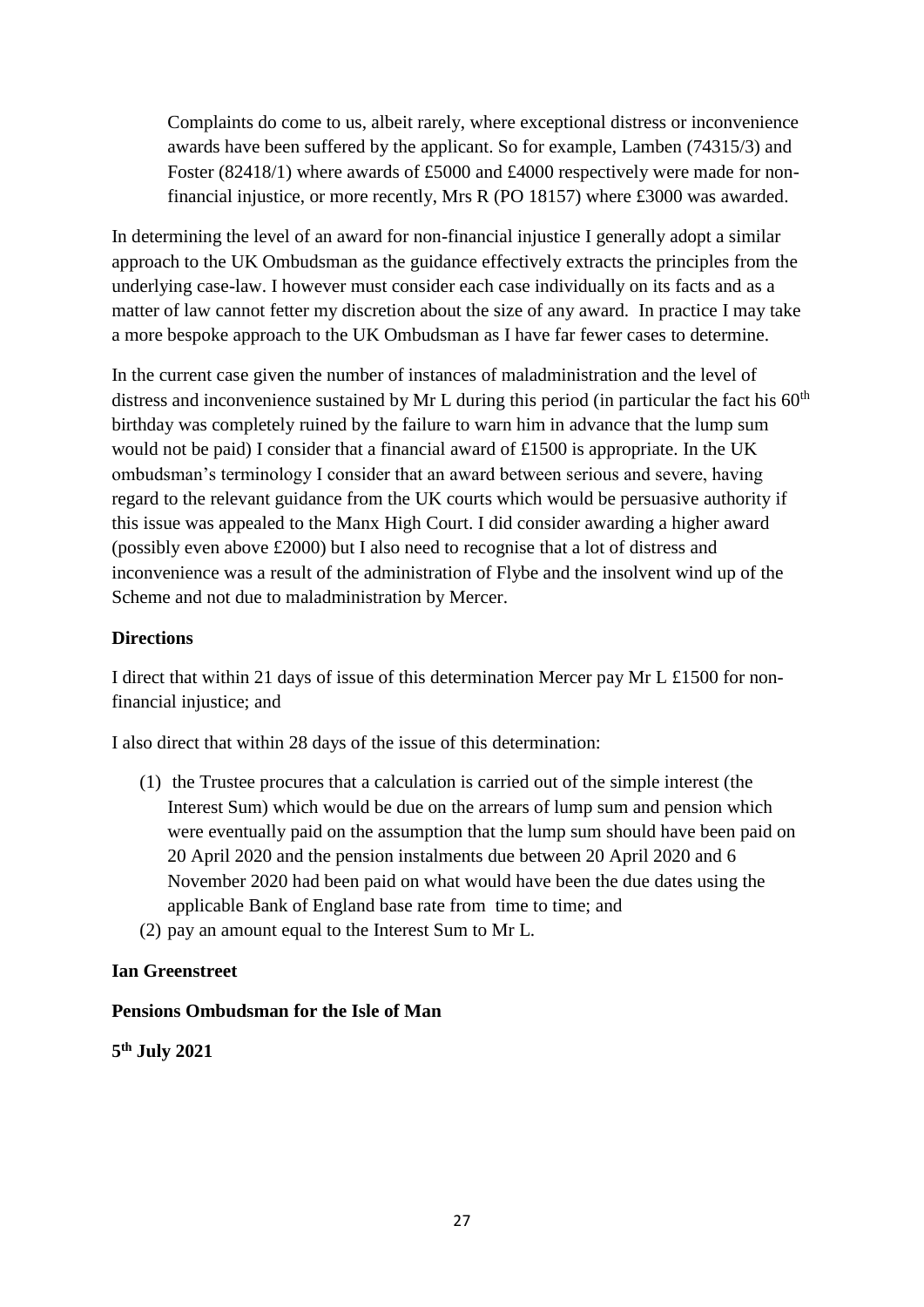#### **Appendix Extracts from Scheme Rules**

#### 1.5 Applicable law

The law of the Isle of Man applies to this Deed and to the Scheme and its administration.

#### Definitions

"Applicable Legislation" means such legislation or regulatory requirements as apply to Members in respect of benefits accrued as an IOM Member or a UK Member, as the case may be, and shall include without limitation, any relevant Act of Tynwald, Act of Parliament, regulations made under such Acts, and any relevant limitations or requirements imposed by any relevant regulatory authority (including for the avoidance of doubt, any relevant revenue authority).

"IOM Member" means a Member who is resident in the Isle of Man for tax purposes and Service and benefit accrual as an IOM Member shall be construed accordingly.

"UK Member" means a Member who is resident in the UK for tax purposes and Service and benefit accrual as a UK Member shall be construed accordingly

Rule 4.3 – Calculation and payment of Deferred Benefits

- 4.3.1 Deferred Benefits payable to a Member shall be a pension calculated in accordance with Rule 3.1 (Pension for an Active Member at Normal Retirement Date) and a lump sum calculated in accordance with Rule 3.6 (Lump sum benefit) but based on the Member's Pensionable Service and Final Pensionable Salary at the date of leaving Pensionable Service.
- 4.3.2 Subject to Rule 4.4 (Early payment of Deferred Benefits) and Rule 4.5 (Late payment of Deferred Benefits) and Appendix 2 (GMP Rules) Deferred Benefits shall come into payment when the Member reaches Normal Retirement Date.

……………

- 4.4 Early Payment of Deferred Benefits
- 4.4.1 A Member entitled to Deferred Benefits who has reached Minimum Pension Age may, if the Trustee agree, receive early payment of his Deferred Benefits.

……………………..

#### TERMINATION AND WIND UP

10.2.1 The Scheme shall be terminated on the earlier of:

(a)…..;

(b)…..;

(c) the decision by the Trustees to terminate the Scheme at any time during the Insolvency of the Principal Employer or if the Principal Employer ceases to be in business;